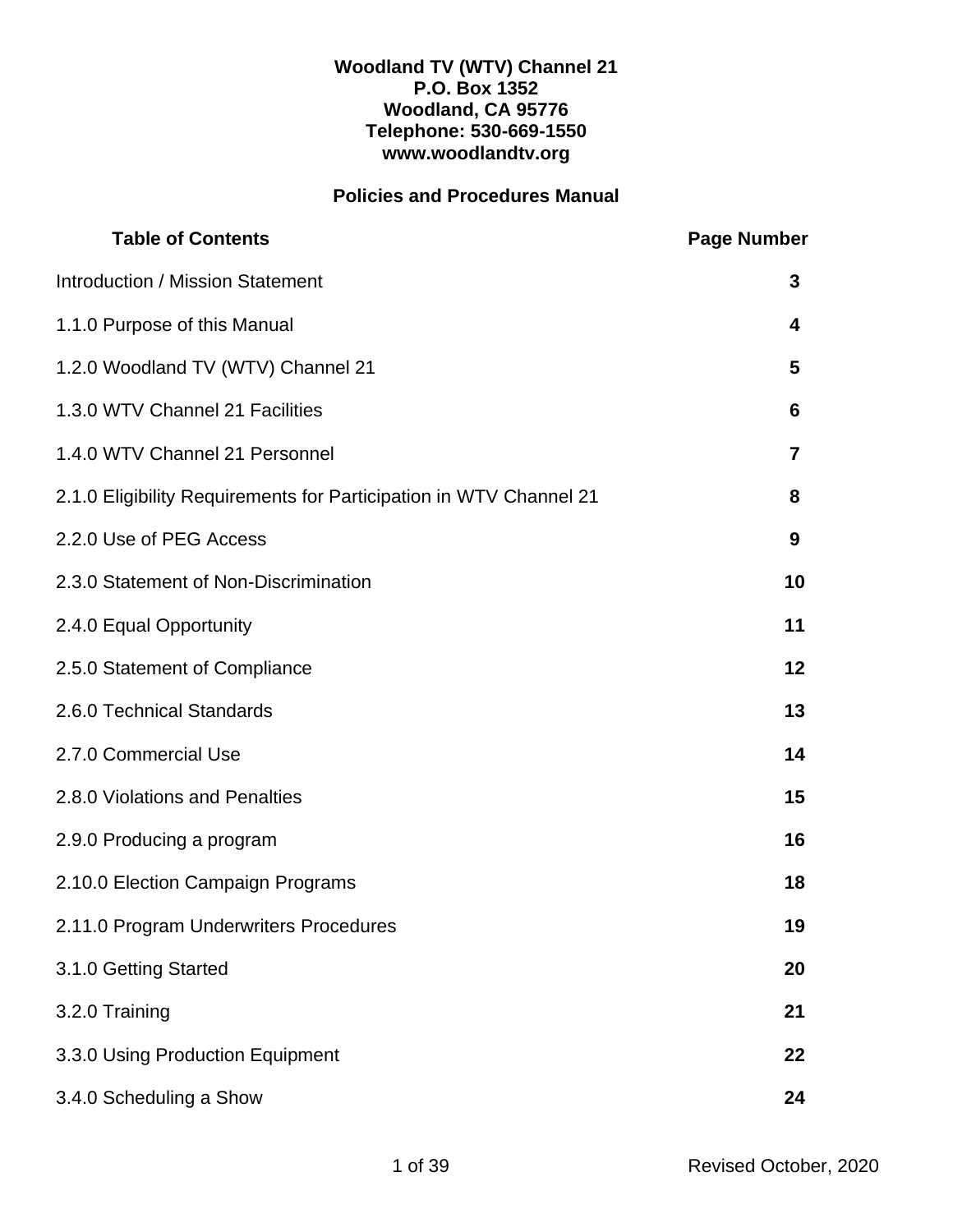### **Woodland TV (WTV) Channel 21 P.O. Box 1352 Woodland, CA 95776 Telephone: 530-669-1550 www.woodlandtv.org**

# **Policies and Procedures Manual– cont.**

| <b>Table of Contents</b>                                                                    | <b>Page Number</b> |
|---------------------------------------------------------------------------------------------|--------------------|
| 3.5.0 Non-Resident Programs                                                                 | 26                 |
| 3.6.0 Placing Public Service Announcements (PSAs) on the<br><b>Community Bulletin Board</b> | 27                 |
| 3.7.0 Copies of WTV Channel 21 and Member Produced Programs                                 | 28                 |
| 3.8.0 Resolution of Disputes                                                                | 29                 |
| <b>Appendices</b>                                                                           |                    |
| Appendix A: Statement of Compliance                                                         | 31                 |
| Appendix B: Non-Resident Program - Request for Broadcast Form                               | 35                 |
| Appendix C: Obscene or Potentially Objectionable Content                                    | 37                 |
| Appendix D: Equipment Usage and Check-out Agreement                                         | 39                 |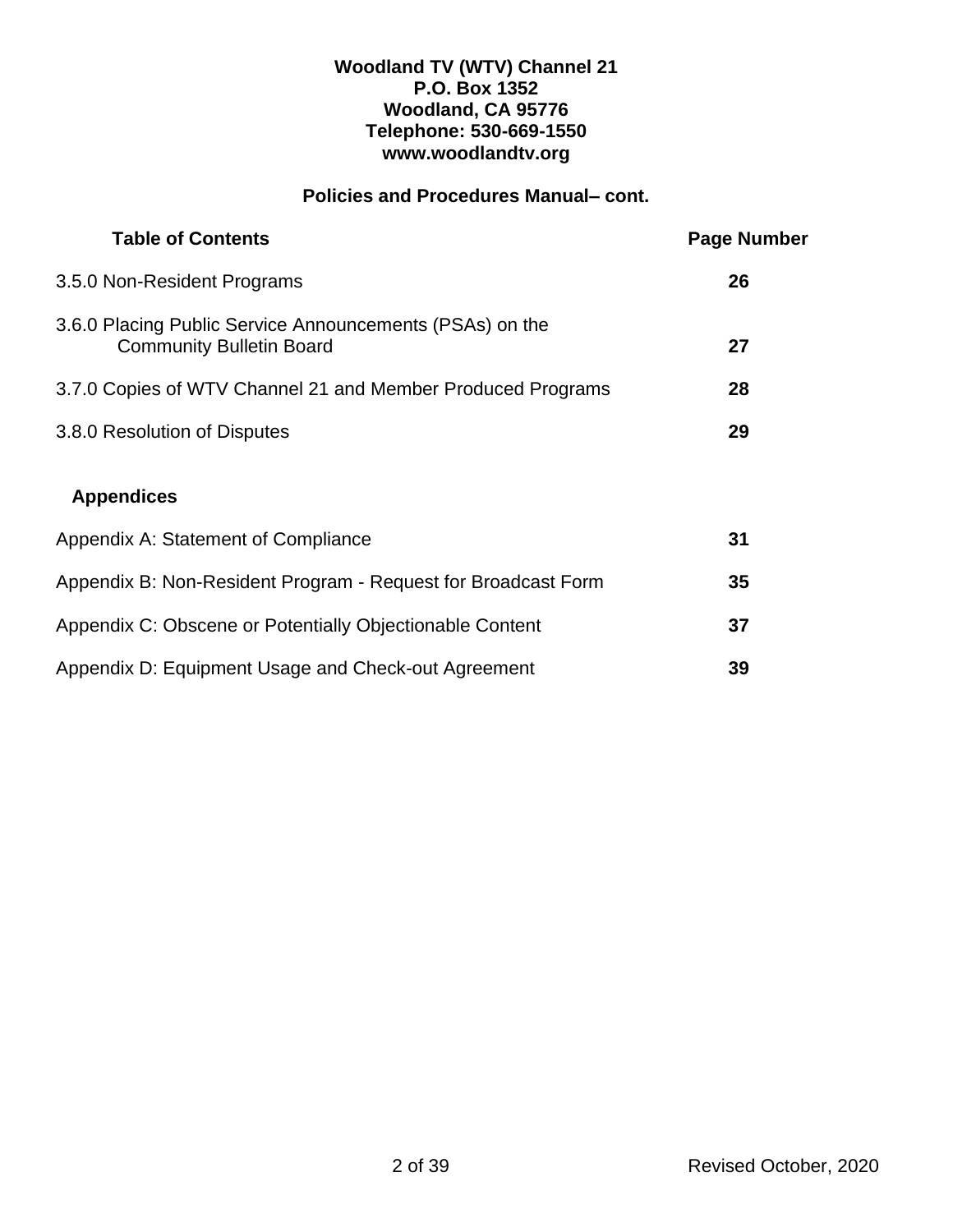# **Introduction**

### **Mission Statement**

Woodland TV (WTV) Channel 21 provides an opportunity for our communities to speak and share freely through public access media. **WTV Channel 21 is a 501(c)3 non-profit corporation.**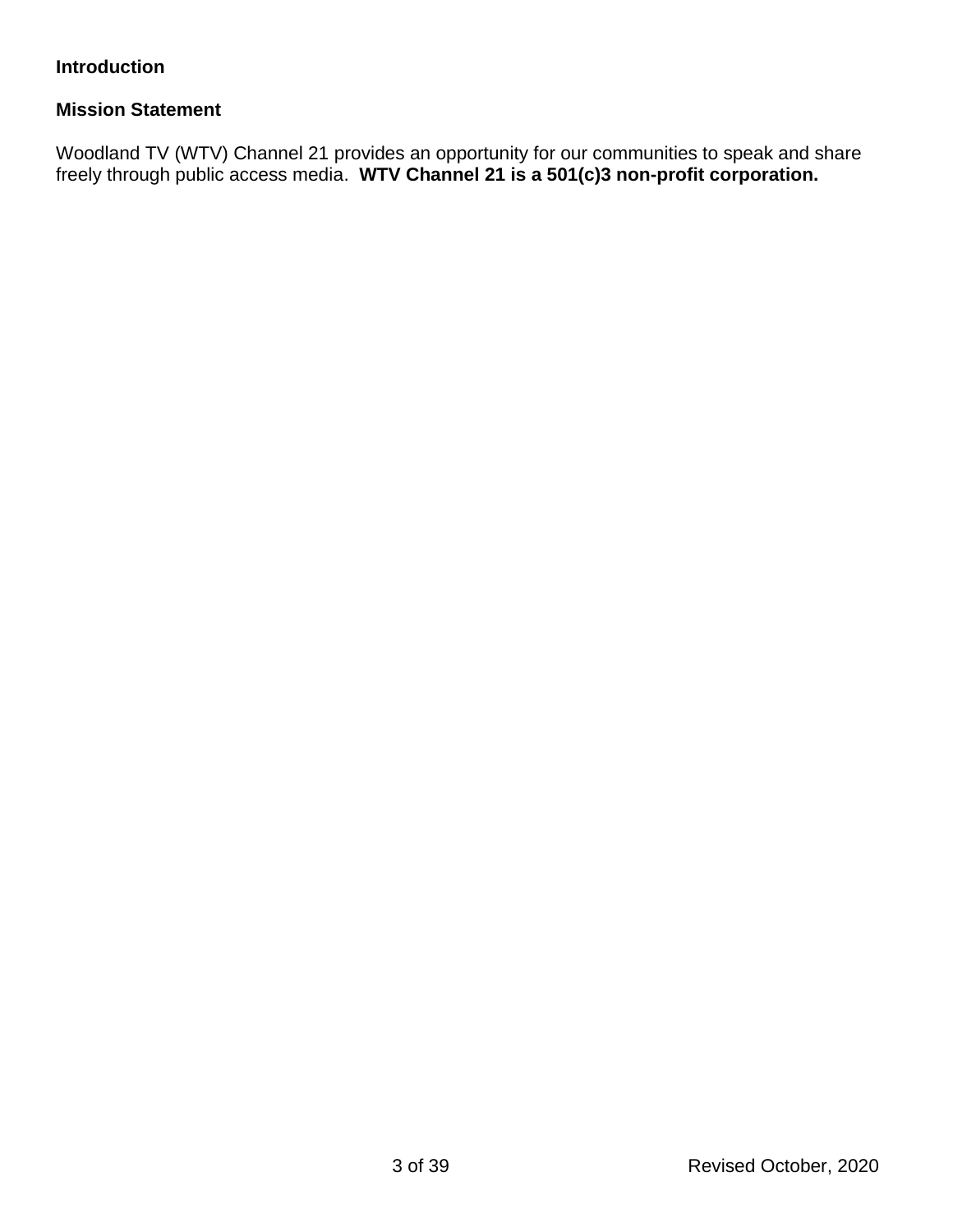## **1.1.0 Purpose of this Manual**

**1.1.1** Provide a set of policies and procedures that enables the Woodland, CA community to become involved in WTV Channel 21.

**1.1.2** These policies and procedures shall remain in effect until the WTV Board of Directors approves a revised edition of the policies and procedures by which WTV Channel 21 will operate.

**1.1.3** All material in this manual is subject to adoption and amendment by the WTV Channel 21 Board.

**1.1.4** WTV Channel 21 Board reserves the right to waive any self-imposed regulation when such a waiver is judged to be in the public interest.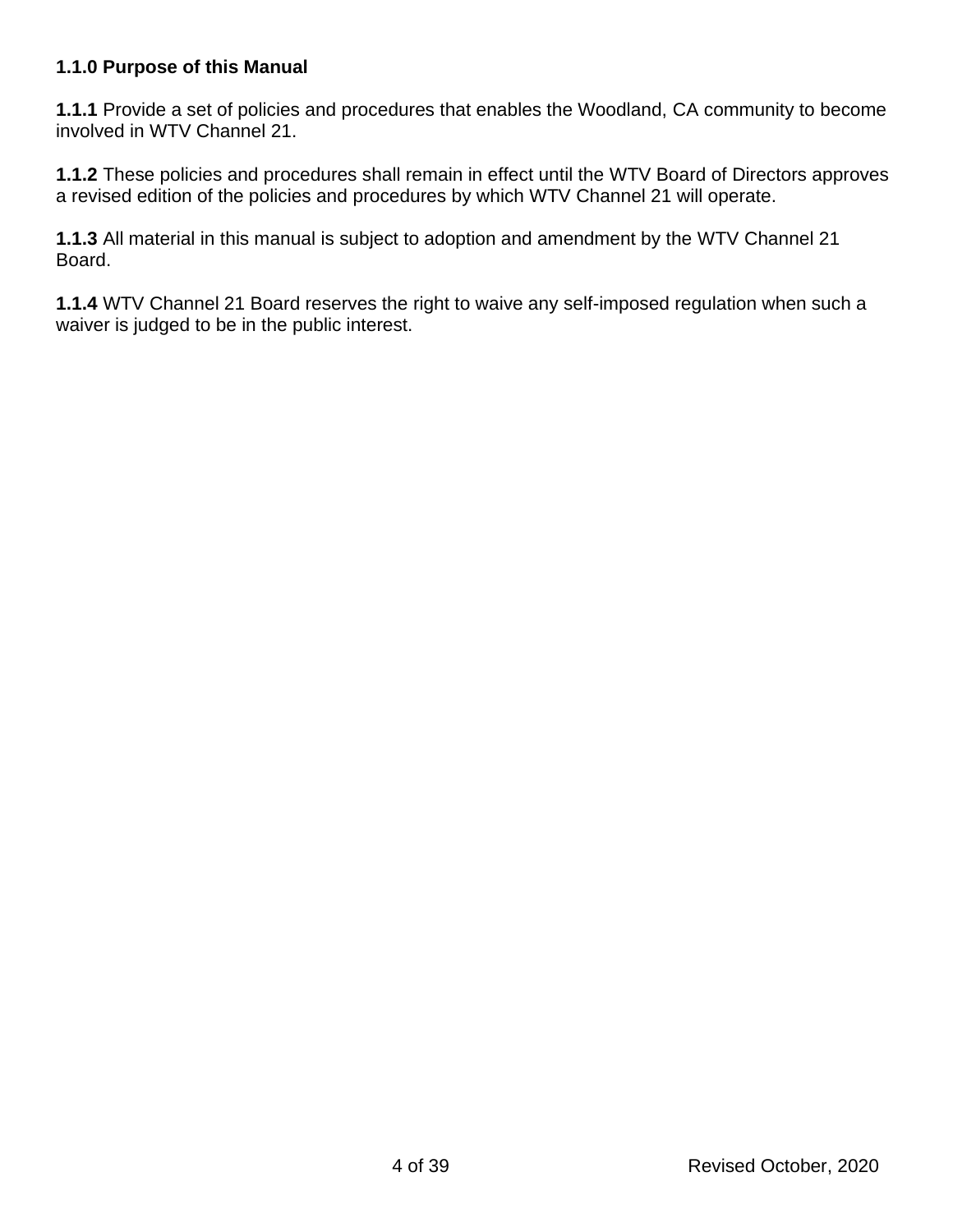# **1.2.0 Woodland TV (WTV) Channel 21**

**1.2.1** WTV Channel 21 is Woodland's local Public Access Cable television station, normally referred to as PEG access. "PEG" is an acronym for "Public", "Education", and "Government" programming. WTV Channel 21 represents the "public" access portion. You can view WTV programming on Channel 21 if you subscribe to local cable TV in Woodland. Limited programming will also be available on other electronic media (such as WTV Channel 21's website, Facebook, etc.).

- o Channel 21 will broadcast public programming of local interest, and produced by local members, for the City of Woodland and surrounding areas, as determined by the local cable provider contracted with the City of Woodland.
- **1.2.2** Editing policies for Channel 21 are as listed below:
	- o Bulletin Board Messages programmed into the bulletin board portion of WTV Channel 21 may be submitted by appropriate user departments, agencies, etc. Editing by staff to provide clarity and maximum utilization of pages available may be required.
	- o WTV Channel 21 shall not be held responsible for the accuracy of any information cablecast over Channel 21 that was submitted by outside sources.
	- o Rebroadcast of any City Council, WJUSD or other governmental committee meetings provided to Channel 21 shall not be edited, but shall be gavel to gavel and not subjected to editorial comment.

**1.2.3** The mission of WTV Channel 21 is stated on page 3 of this document.

**1.2.4** WTV is the result of the franchise agreement between the City of Woodland and the local cable provider.

**1.2.5** WTV is located at 524 Main Street, Suite 206, Woodland, CA 95695. The mailing address is P.O. Box 1352, Woodland, CA 95776. The phone number is 530-669-1550 and the website is www.woodlandtv.org.

**1.2.6** WTV is currently governed by a WTV Board of Directors established to oversee the policies of WTV Channel 21.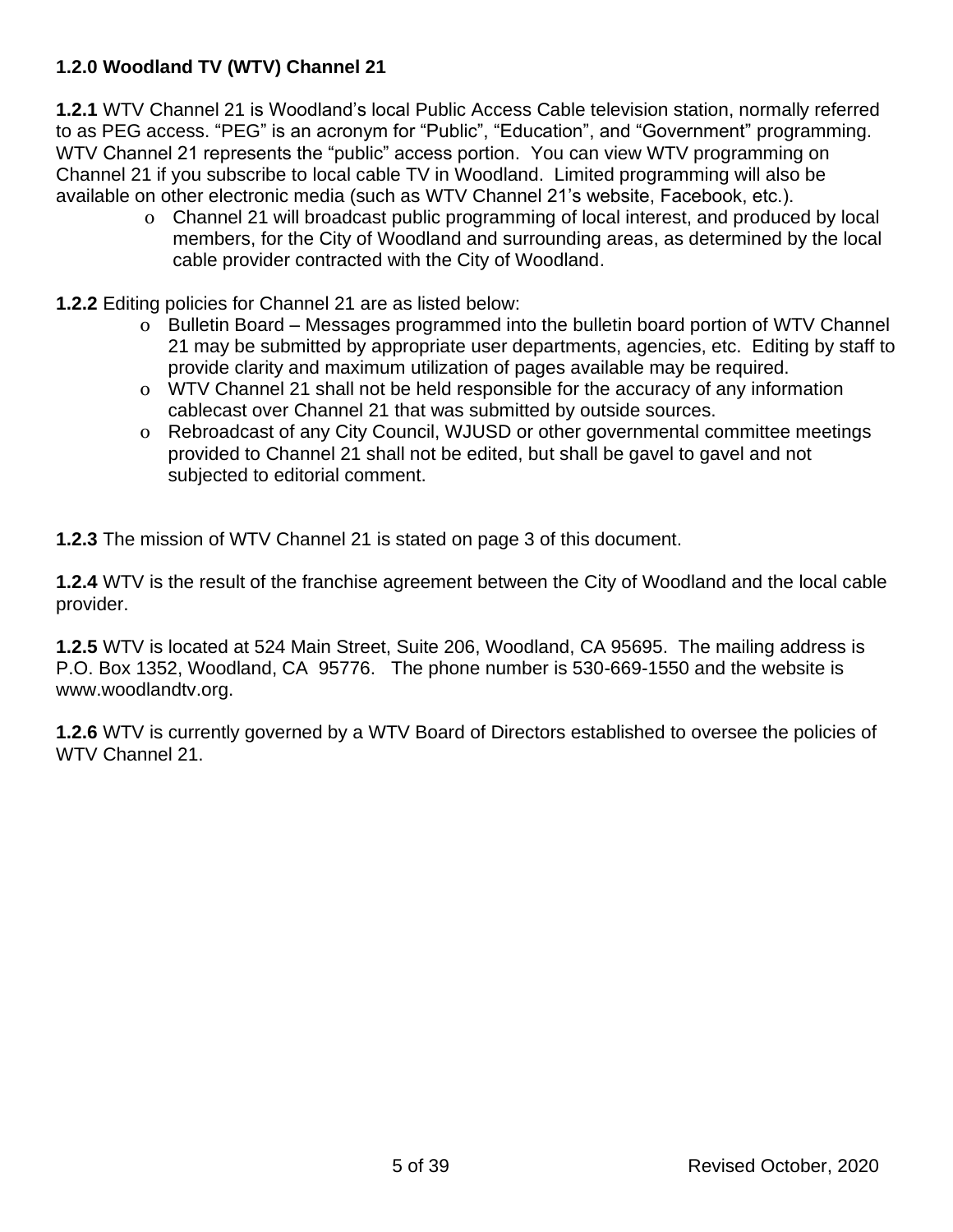# **1.3.0 WTV Channel 21 Facilities**

**1.3.1** Community Bulletin Board (CBB: Non-profit organizations and groups, educational, and government agencies may use WTV Channel 21's bulletin board for public service announcements. All political campaign messages are prohibited.

**1.3.2** Production Facility: WTV Channel 21 offers professional quality digital recording and post production video equipment in addition to studio space to its members.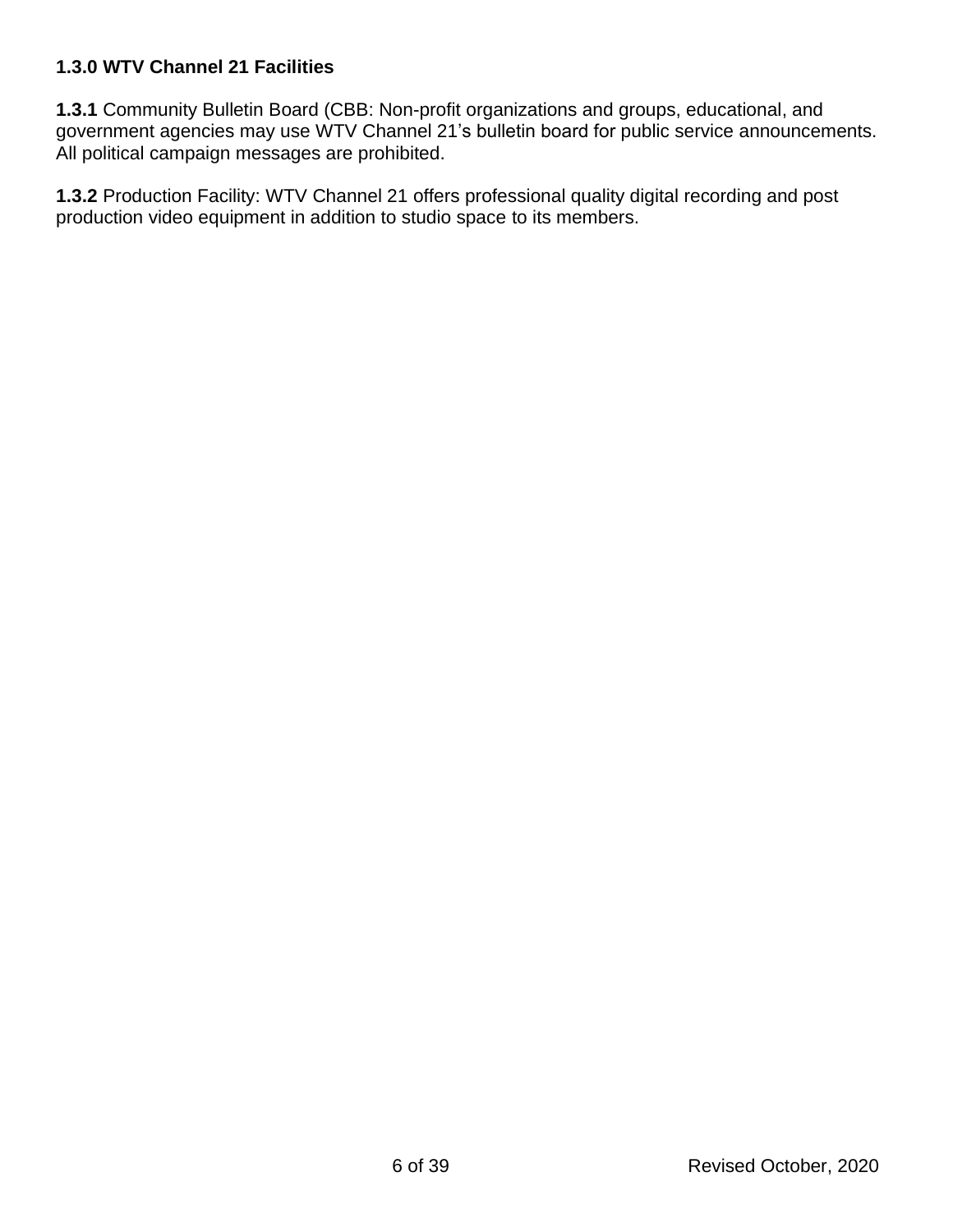# **1.4.0 WTV Channel 21 Personnel**

## **1.4.1 Station Manager**

The Station Manager is responsible for promoting the station by encouraging the city's government departments, schools, nonprofit organizations and town residents to use the facility for public, educational and government programming by focusing on increasing and maintaining membership(s) in the station and various other fundraising activities as determined by the Board of Directors. The Station Manager is also responsible for the operational duties of the station which include maintaining the equipment, assigning volunteer duties, supervising volunteer staff and community members on the premises of WTV and enforcing these policies and procedures.

## **1.4.2 Programming Manager**

The Programming Manager duties include maintaining the equipment, managing the weekly programming, updating the bulletin board, covering local community events, providing production training to the community, assigning volunteer duties, supervising volunteer staff and community members on the premises of WTV Channel 21 and enforcing these policies and procedures. The Programming Manager is also responsible for assisting the Station Manager in the daily operations of the station, including scheduling events and productions, supervising volunteer staff and community members on the premises of WTV, assisting in the training of volunteers, maintaining the equipment, and performing various other duties as assigned by the Board of Directors.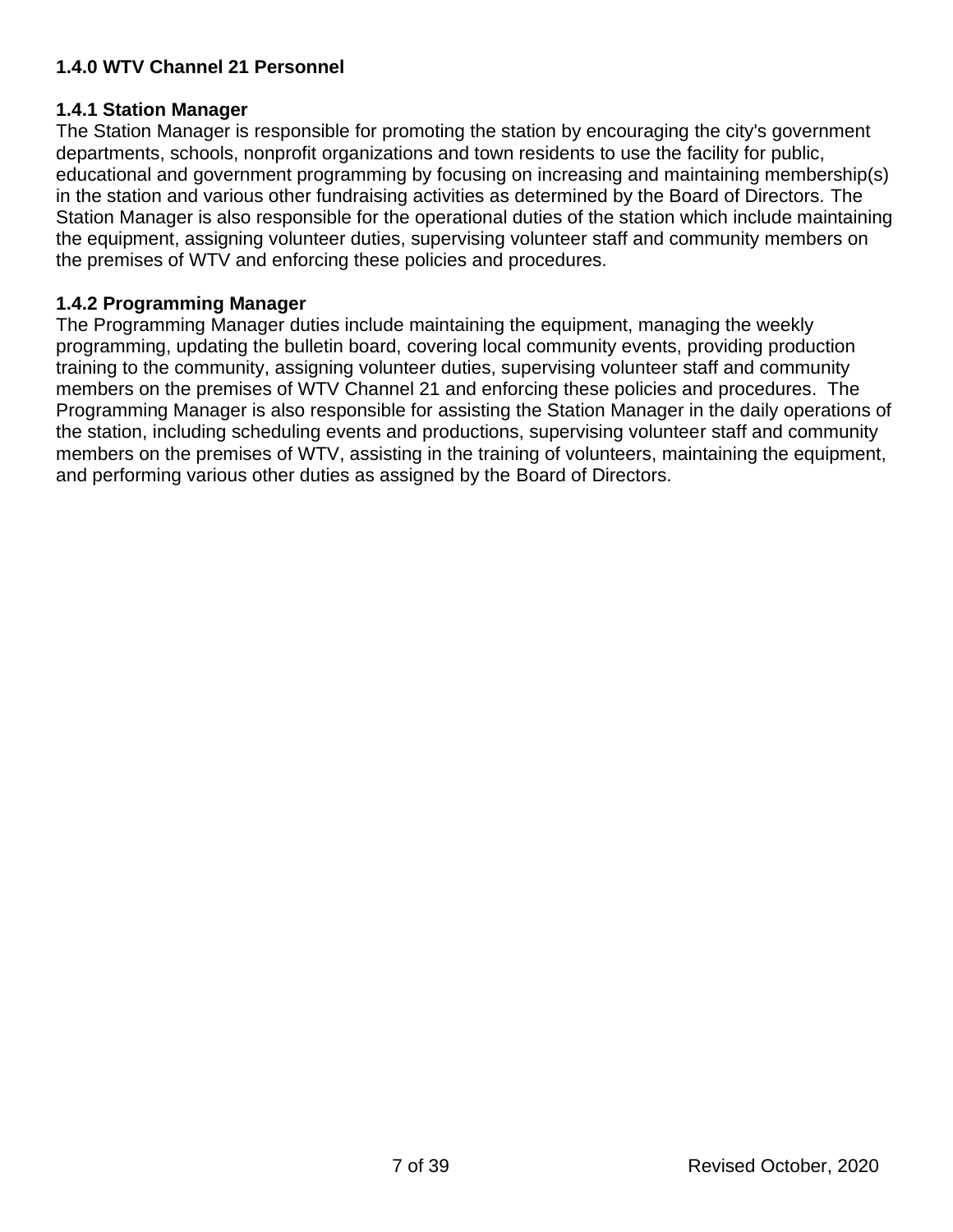# **2.1.0 Eligibility Requirements for Participation in WTV Channel 21**

**2.1.1** Use of WTV Channel 21 and facilities are free of charge to current WTV members, which may include residents of Woodland, city and school employees, and non-profit community organizations located in Woodland. Members of non-profit community organizations located in Woodland who are not Woodland residents may participate in organizational sponsored productions only.

**2.1.2** Other than individuals acting in the capacity of on air personalities, no community member will be eligible to use the facility or the equipment until they have successfully completed appropriate training. Training in the proper use and care of the equipment will be provided by WTV Channel 21 staff or designated trainers.

**2.1.3** Use of WTV facilities and equipment is a privilege that can be suspended or revoked if the station's policies and procedures are not adhered to, or if equipment or facilities are misused or abused. In addition, the rules of the building in which the studio is located must be abided by at all times.

**2.1.4** WTV reserves the right to refuse to provide access to WTV resources to anyone who interferes with the orderly conduct of business; who refuses to cooperate with or in any way abuses WTV staff, volunteers, or other community producers; has misused equipment; or who has abused the privileges of WTV.

**2.1.5** Use of WTV facilities or equipment for personal use is prohibited and is a major violation as outlined in 2.8.0 – Violations and Penalties. No Producer, WTV Channel 21 member, volunteer or employee is allowed to use WTV facilities or equipment for ANY financial gain or compensation. This is to include independent selling of DVDs or footage which was produced using WTV equipment as well as any profits made when uploading videos or video footage to YouTube, Vimeo or any other internet site.

**2.1.5.1** WTV Channel 21 staff may, and with previous approval from the producer, upload locally produced video programs to a sharing website such as PegMedia.org, whose purpose is to allow other PEG stations to download programming, either free or for a nominal cost, for airing on other Public Access Stations.

**2.1.6** The only allowed purpose for use of WTV Channel 21 facilities or equipment is to produce programs or public service announcements for WTV Channel 21 on-air and other media distribution venues or for personal use. Commercial distribution of DVDs strictly prohibited.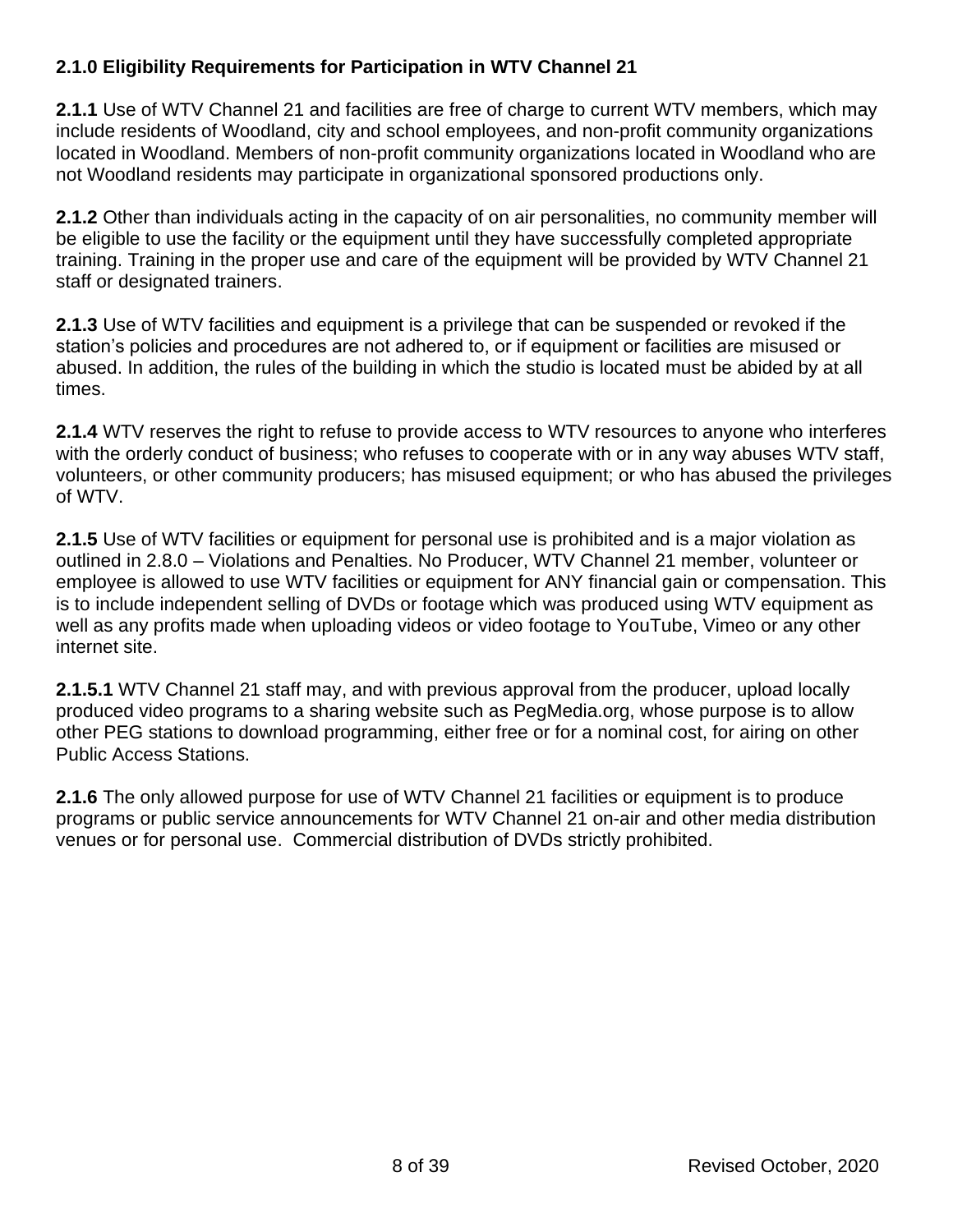## **2.2.0 Use of PEG Access**

**2.2.1** Community members have the right to have a program that they have produced or endorsed, broadcast at least once, provided they have met the requirements of the Statement of Compliance as described in 2.5.1 and the program does not violate these policies or any federal, state or local ordinances.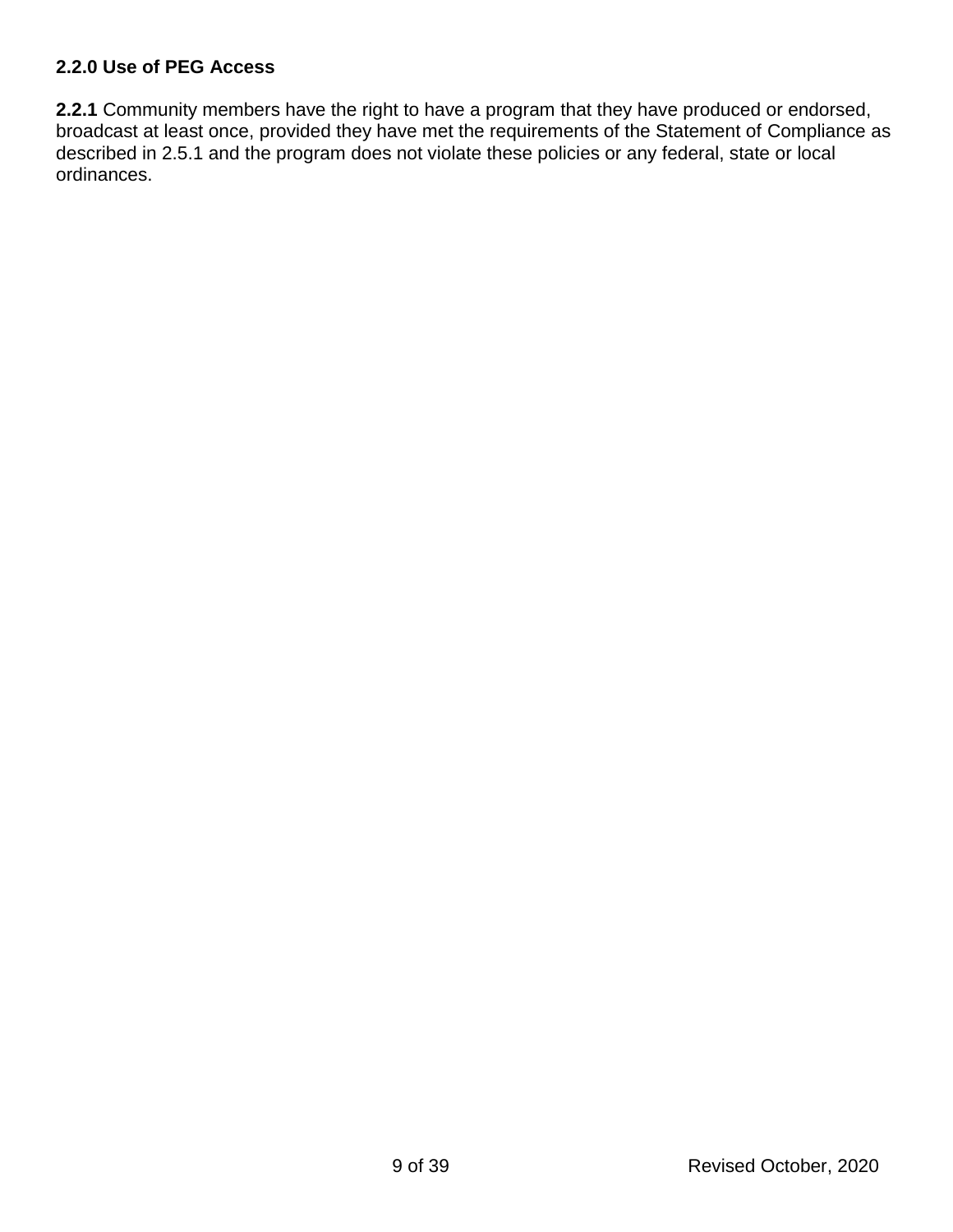## **2.3.0 Statement of Non-Discrimination**

**2.3.1** The WTV shall ensure that no individual community member or group is discriminated against with regard to access of WTV Channel 21-services, information, facilities or program distribution because of race, national origin, sex, age, sexual preference, religion, physical disability, political affiliation, or economic status or the nature of their programming. This section of the Policies and Procedures does not guarantee a right to any person or organization to have any program distributed over the channel(s) governed by WTV Channel 21.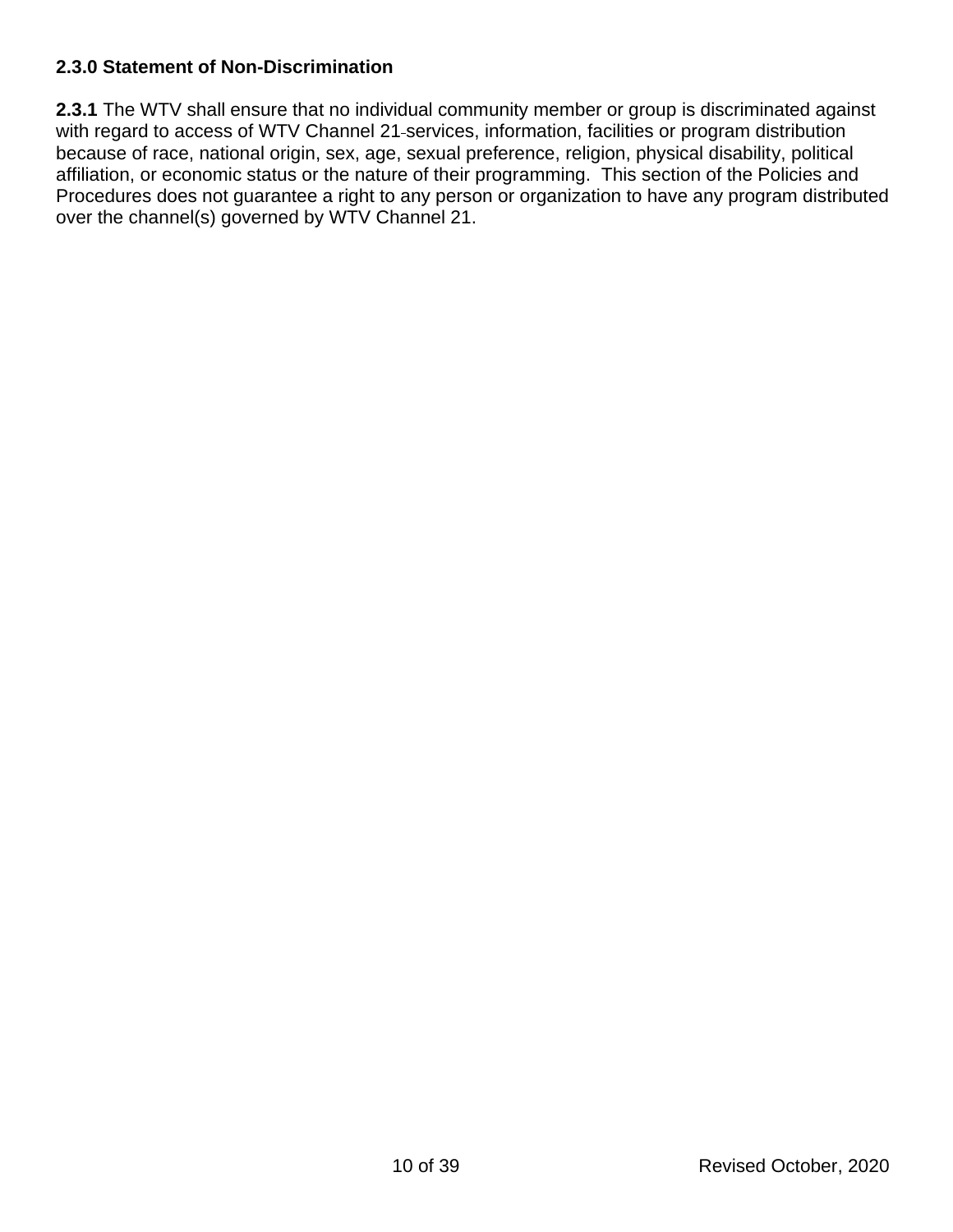# **2.4.0 Equal Opportunity**

**2.4.1** PEG access stations are required to offer equal opportunity to the community to join the member station. Any trained WTV Channel 21 member can produce programming. Those WTV Channel 21 members not wishing to be trained can sponsor programming that is within the guidelines of these policies and conforms to the Cable Act of 1984 and subsequent revisions, and any federal, state, and local ordinances.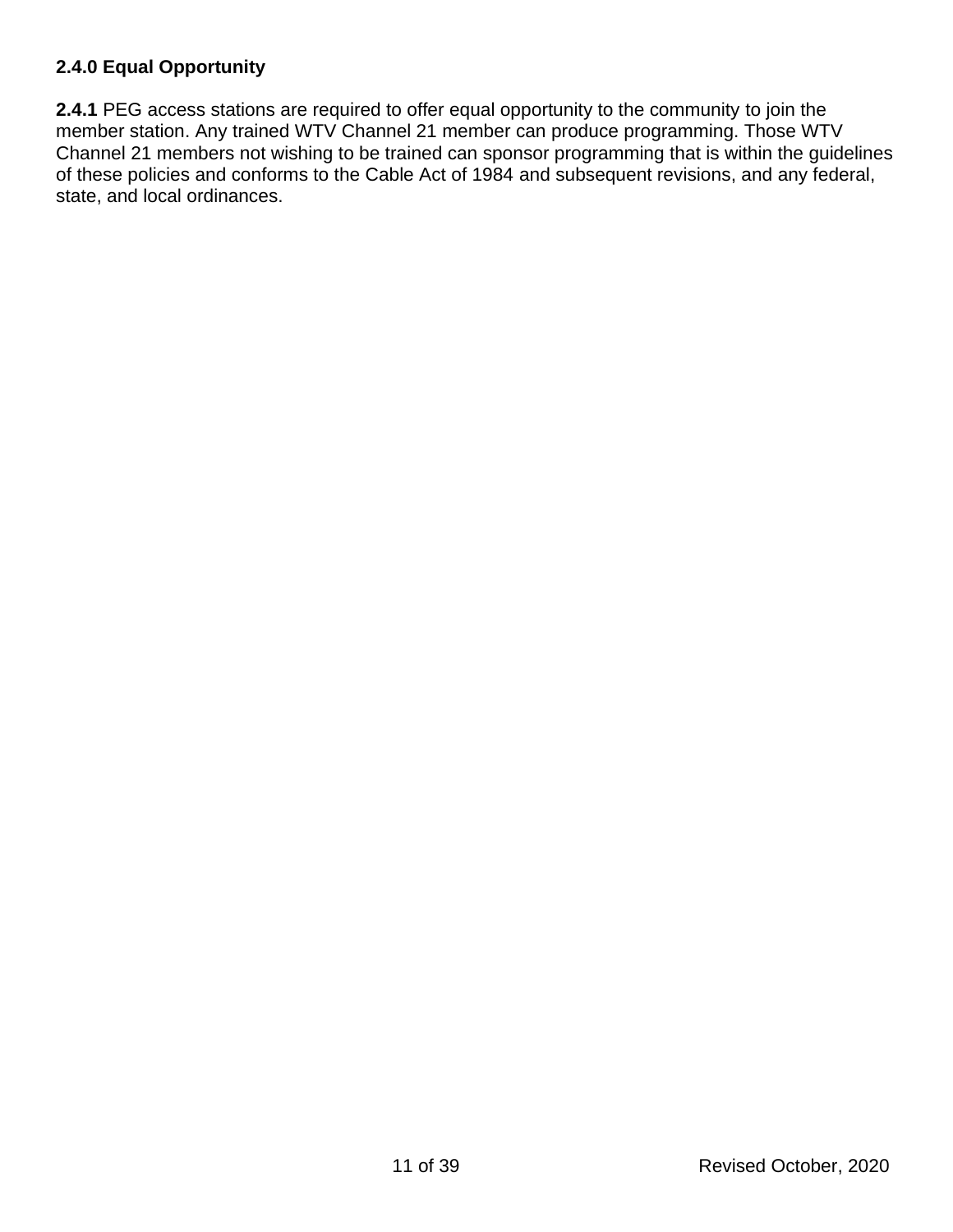# **2.5.0 Statement of Compliance**

**2.5.1** Producers/Sponsors must sign a WTV Statement of Compliance that will be kept on file stating that any program submitted will adhere to these policies, which prohibit the following:

• Advertising material designed to promote the sale of commercial products or services, or businesses

• Commercial programming which in whole or in part depicts, demonstrates, or discusses products, services, or business with the intent or substantial effect of benefiting or enhancing a profit-making enterprise

• The direct solicitation or appeals for funds or other things of value for any and all purposes, except for non-profit organizations

• Material which is obscene as defined in Appendix C

• Any programming that constitutes or promotes any lottery or gambling enterprise that is in violation of any local laws

• Material which constitutes libel, slander, invasion of privacy or publicity rights, unfair competition, violation of trademark or copyright, or which may violate any local, state, or federal law

• Material that has a reasonable probability of creating an immediate danger or damage to property, injury to persons, or creating a public nuisance

• Material that has a reasonable probability of causing the substantial obstruction of law enforcement or other governmental functions or services

• Political or Campaign Advertising

**2.5.2** See Appendix A for WTV Channel 21 Statement of Compliance.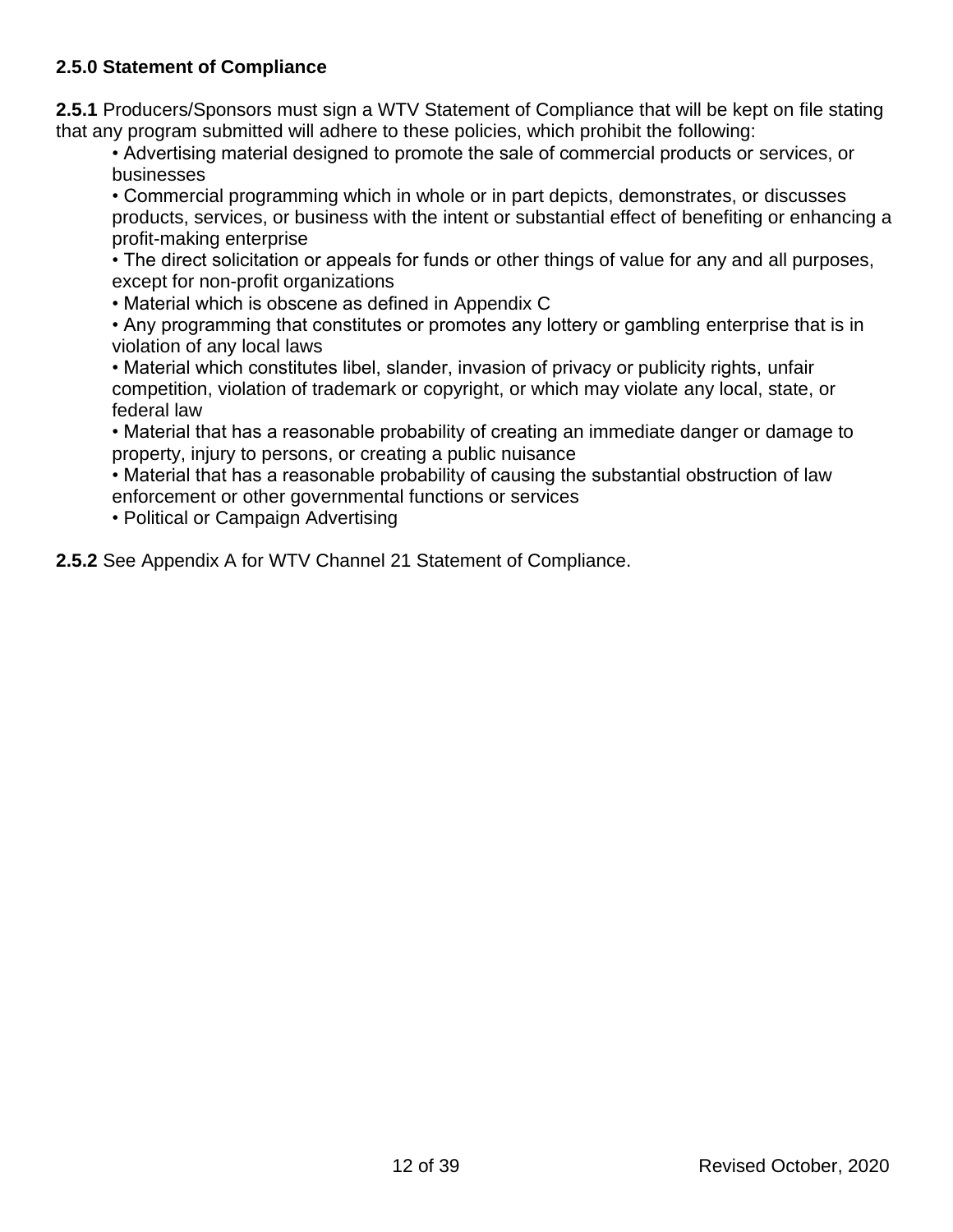# **2.6.0 Technical Standards**

**2.6.1** Minimum technical standards must be met in order for a program to be broadcast on WTV. The technical standards are based on the premise that no program should cause viewers to think the cable channel or system is having technical difficulties. All video producers should carefully attempt to ensure that their programs be free of the following problems:

• Programs should be free of any break-up, glitches, or distortion of the audio or video portions of the signal.

• Incorrect color balance—Programs should accurately reproduce original colors within the scene. Flesh tones will be the standard by which this is judged.

• Over modulated video levels—White levels that are too high cause distortions in the audio portion of the signal. Correct exposure during taping is the best way to eliminate this.

Should any submitted programming contain excessive technical errors, WTV Channel 21 may, at their discretion, either pull the programming or add a disclaimer of technical difficulties.

**2.6.2** Technical standards may be waived in cases where the program is of an event or a happening that cannot be repeated, i.e., a one-time event. In such cases, the producer must make a special request to the Station Manager. WTV may add a short disclaimer to the beginning of the program advising the viewers that portions of the following program may contain technical difficulties.

**2.6.3** Although no standards exist regarding camera angles, shot composition, lighting, aesthetics, etc. the producer should always keep in mind that high production values not only increase the attractiveness of a production, but also the effectiveness. The viewer's attention span and retention of information decrease considerably in the presence of

shaky camera work, poorly composed and lit scenes, or other distracting elements.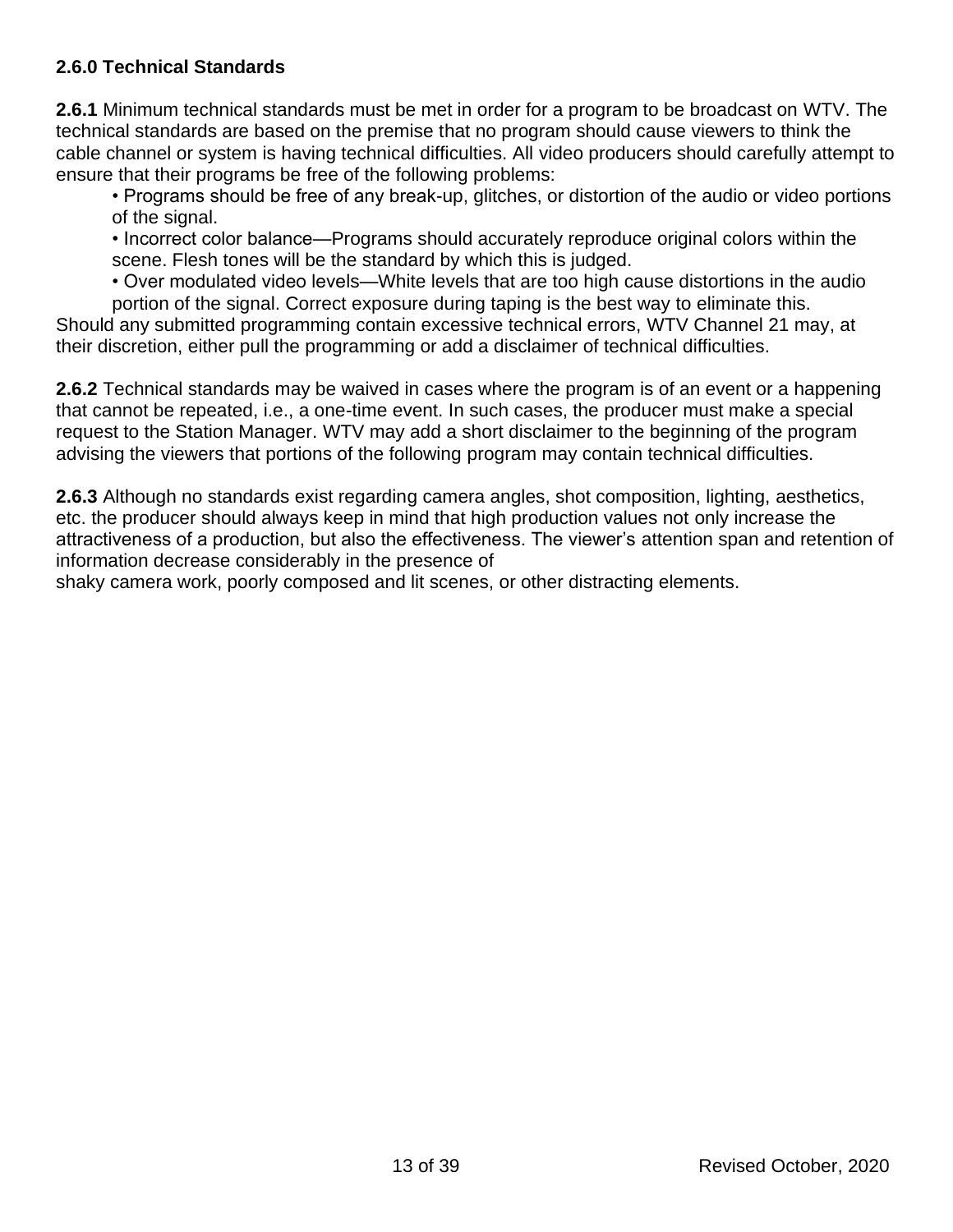# **2.7.0 Commercial Use**

**2.7.1** Use of WTV facilities or equipment exclusively for commercial use is prohibited. All programming produced with WTV resources must be available for broadcast on WTV Channel 21 meeting the requirements of the Statement of Compliance.

**2.7.2** Use of WTV facilities or equipment for financial gain is prohibited, except for nonprofit organizations.

2.7.3 The selling of DVDs, on-line downloads or other media format of programs whose content is produced through use of WTV, Channel 21 equipment is strictly prohibited by WTV members and a violation of WTV Channel 21's rules (with the exceptions listed below in 2.7.4).

2.7.4 Producers may sell copies of programs to a government entity or non-profit, and governments and non-profits can sell programs with prior notification as long as the proceeds are divided 50-50 with WTV, Channel 21, thus providing more resources for the community.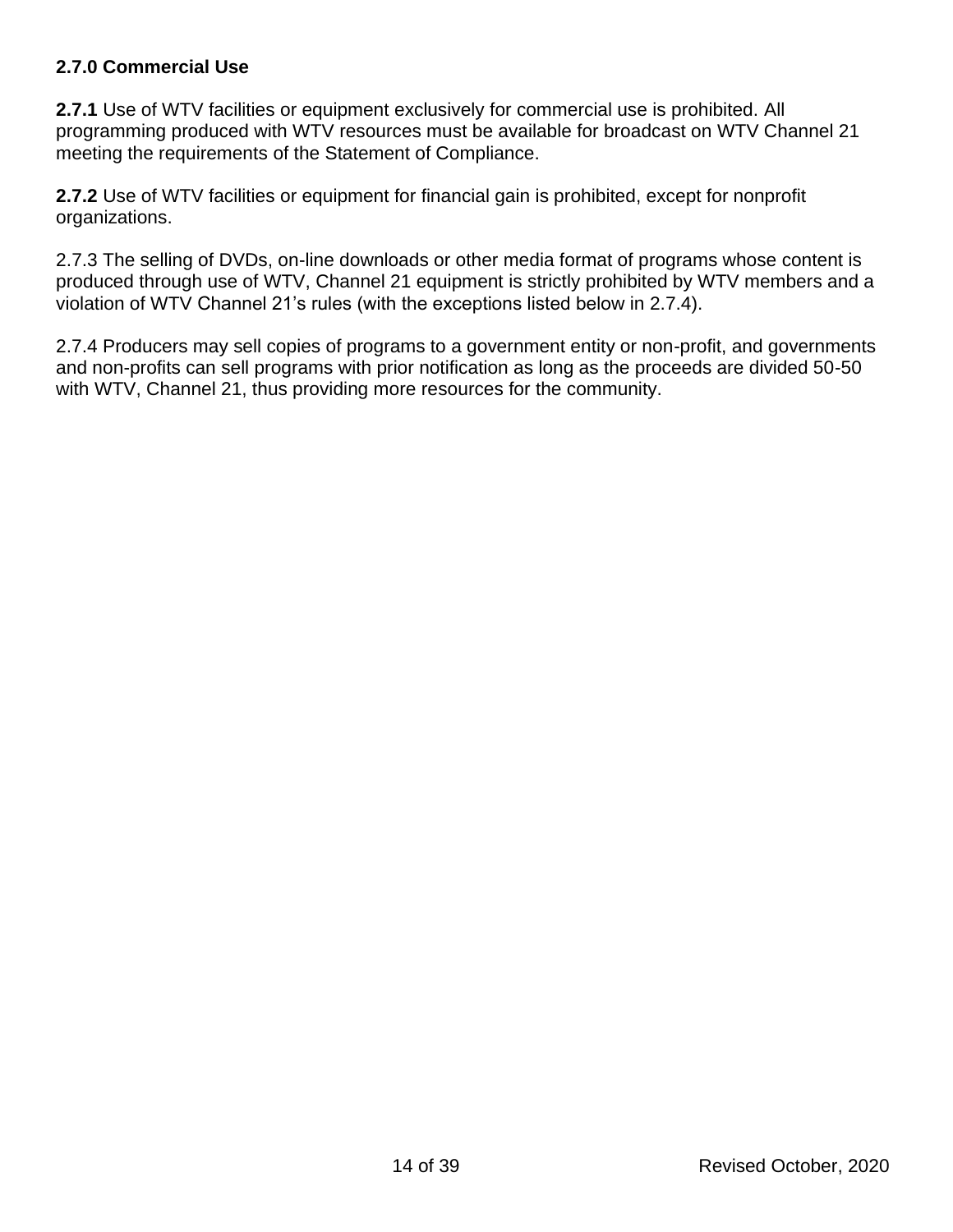## **2.8.0 Violations and Penalties**

In order for the policies of WTV Channel 21 to be effective, and to keep operations running smoothly, a penalty system has been instituted. There are two (2) types of violations that can result in restrictions on a WTV Channel 21 member. The Board of Directors, Programming Manager and Station Manager are authorized to issue warnings and suspensions of use of equipment and use of facilities.

#### **2.8.1** Major Violations

Major violations will result in the following series of actions:

- First violation immediate ninety (90) day suspension from utilizing equipment and facilities
- Second violation permanent forfeiture of privileges

Major violations include but are not limited to:

- Unauthorized use of facilities or equipment
- Harassment of personnel and/or volunteers
- Falsifying forms including the WTV Channel 21 Statement of Compliance
- Taking or reserving equipment without staff permission
- Abuse of equipment, including attempted repair, and/or reconfiguration of or changing wiring
- Providing false statements and/or false information regarding WTV Channel 21 and its programming to press or electronic media
- Tampering with or modifying another producer's project or video of a public meeting
- Disregarding WTV's policies and/or procedures

#### **2.8.2** Minor Violations

Minor violations will result in the following series of actions:

- First violation Verbal warning.
- Second violation Written warning
- Third violation Thirty (30) day suspension
- Fourth violation Ninety (90) day suspension
- Fifth violation Permanent forfeiture of privileges

Minor violations include but are not limited to:

- Failure to cancel reservations in accordance with policy
- Late pick-up or return of equipment without notification and approval
- Repeated mishandling of equipment
- Eating, drinking, or smoking in restricted areas
- Failure to clean-up after use of the facilities
- Disregarding WTV's policies and/or procedures

**2.8.3** WTV Channel 21 members are encouraged to resolve difficulties on the staff level. Any community member wishing to appeal an action of the staff may request an appeal to the Board of Directors.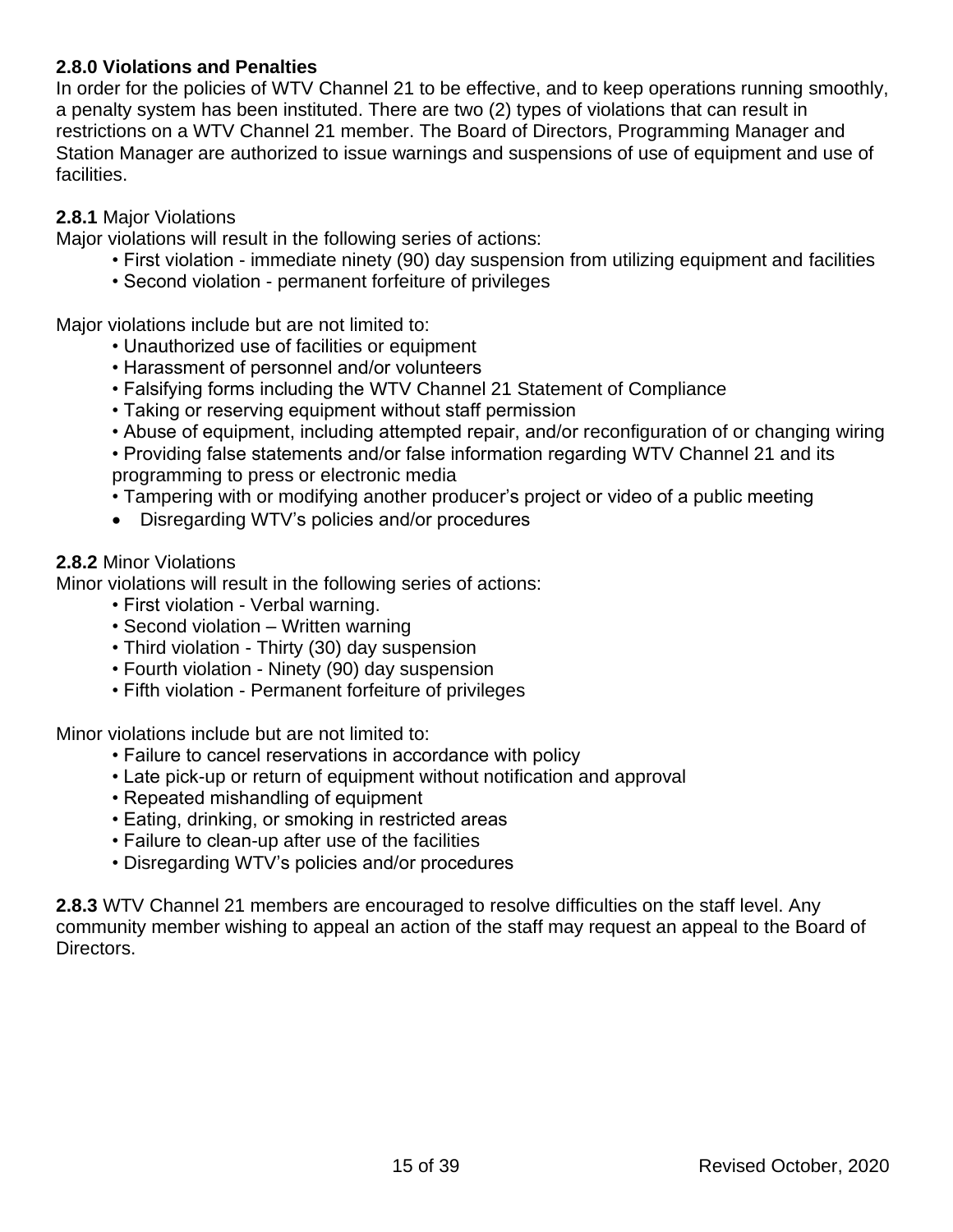#### **2.9.0 Producing a program**

The producer is the person ultimately responsible for a program's content. As the primary person responsible for production, the producer is responsible for coordination of schedules, facilities, and equipment. The producer appoints a director and determines the program's main objectives. A producer may suggest a specific approach to achieve the show's intent, or the producer may himself/herself direct.

**2.9.1** The copyright and ownership of any program produced by a WTV Channel 21 producer belongs to that producer. Producers bear sole responsibility for the content and materials used in all programs live or taped; Producers must sign the WTV Channel 21 Statement of Compliance.

**2.9.2** The raw footage accumulated for a program belongs to the program's producer. However, if the video is edited on WTV Channel 21's editing computers, it will be retained for the Producers use only until the final edited program has been cablecast (on-air) once, at which time the raw footage file(s) will be deleted.

**2.9.3** WTV Channel 21 may keep clips of raw footage tape that is generic or of historical significance.

**2.9.4** WTV may use clips from any producer's program(s), with their prior consent and the appropriate video credit being given, for the purpose of promoting the Woodland community and WTV Channel 21.

**2.9.5** Programs produced using WTV facilities or equipment may be copied (as outlined in section 3.7.0 Copies of WTV and member produced programs), bicycled (offered to other PEG Access stations) or may be entered into video contests at the sole discretion of the WTV Channel 21 staff.

**2.9.6** The use of the WTV Channel 21 name, logo or any part of it intended to identify the program as a production of WTV Channel 21 is strictly prohibited without prior written approval from WTV Channel 21. Approval may be obtained by written request accompanied by a summary of the program content to the Station Manager or Programming Manager.

**2.9.6.1** Producers using WTV Channel 21 equipment (cameras, editing computers and software) are encouraged to place in the credits the message "This video produced using WTV Channel 21 equipment and/or assistance."

**2.9.7** Station personnel may be available to assist in the production of any program as their personal and professional schedules permits.

**2.9.8** Station personnel will not exercise any editorial control over any program they assist in producing.

**2.9.9** No one associated with WTV Channel 21 may edit any part of a public meeting. Failure to comply with this rule will constitute a Major Violation.

**2.9.10** WTV reserves the right to broadcast archived programs.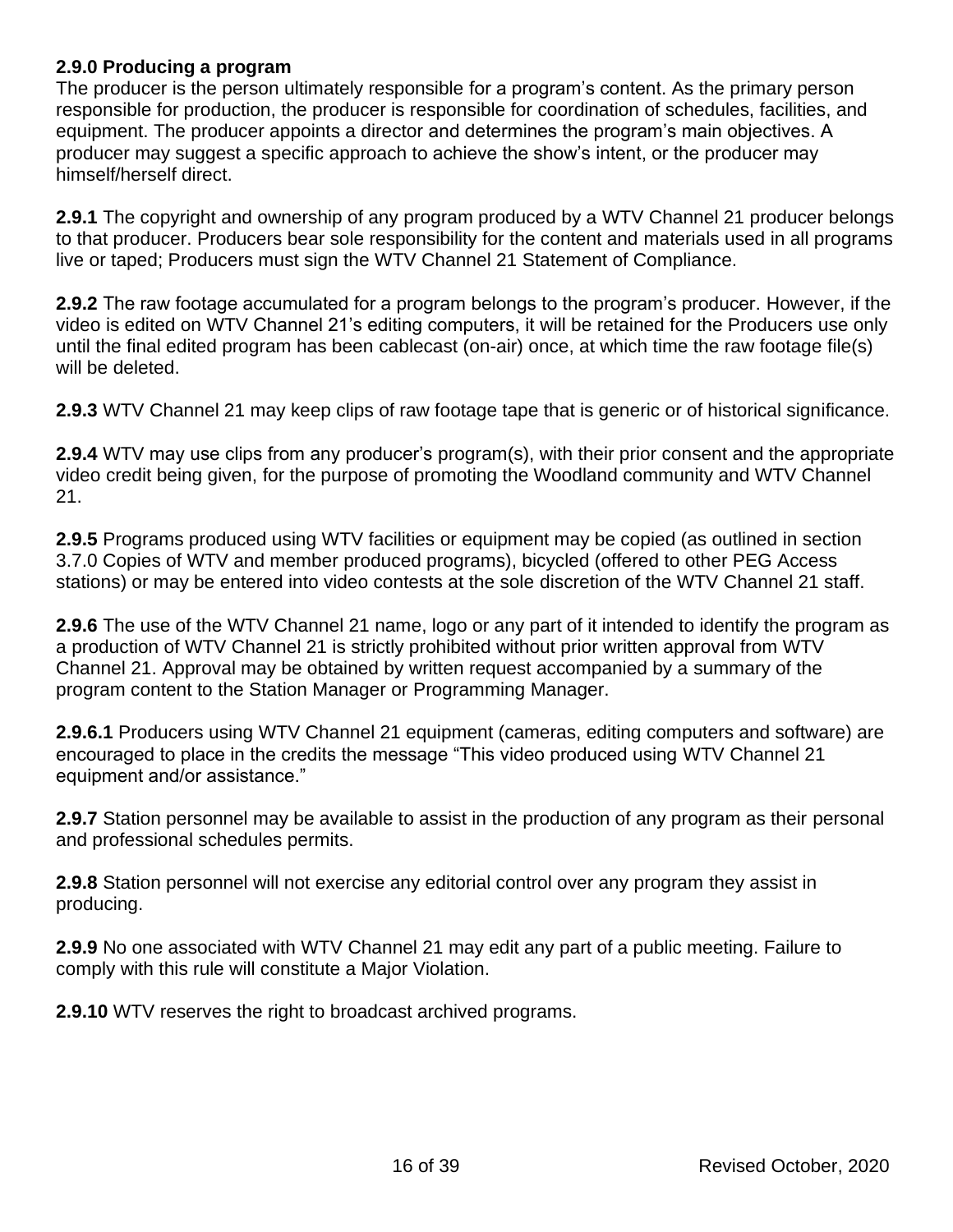# **2.10.0 Election Campaign Programs**

**2.10.1** Currently, WTV Channel 21 does not support the promotion of individual political candidates and political organizations supporting a political candidate and/or a ballot initiative appearing on the next scheduled city ballot.

**2.10.2** The station will air Candidate Forums, Candidate Debates, and Local Forums that are moderated by independent third party organizations in which all candidates are invited to participate, as long as a Woodland resident is involved in the production. Political programming related to local candidate forums, candidate debates, or local public forums on ballot issues may be cablecast on the WTV Channel 21 only as follows:

- o The forum must address ballot issue directly affecting Woodland voters and
- o All candidates for a particular office or sides of a particular issue must have an equal opportunity to participate in the forum and
- o The forum must be conducted in a dignified, respectful, and business-like manner and
- o No forum sponsor including but not limited to political action committees -may publicly endorse or have a stated position on any candidate during the election season. For purposes of this section, the election season is deemed to run from the opening of candidate filing for an election to the closing of the polls on election day.

**2.10.3** WTV Channel 21 volunteers and employees shall be free from coercion for any political purposes. Employees are prohibited from using official authority or position for the purpose of seeking to interfere with or affect the result of an election, nomination for office, or a ballot initiative.

**2.10.4** Any paid employees of WTV Channel 21 shall not produce any election campaign programs for individual candidates, ballot measures or election campaign programs.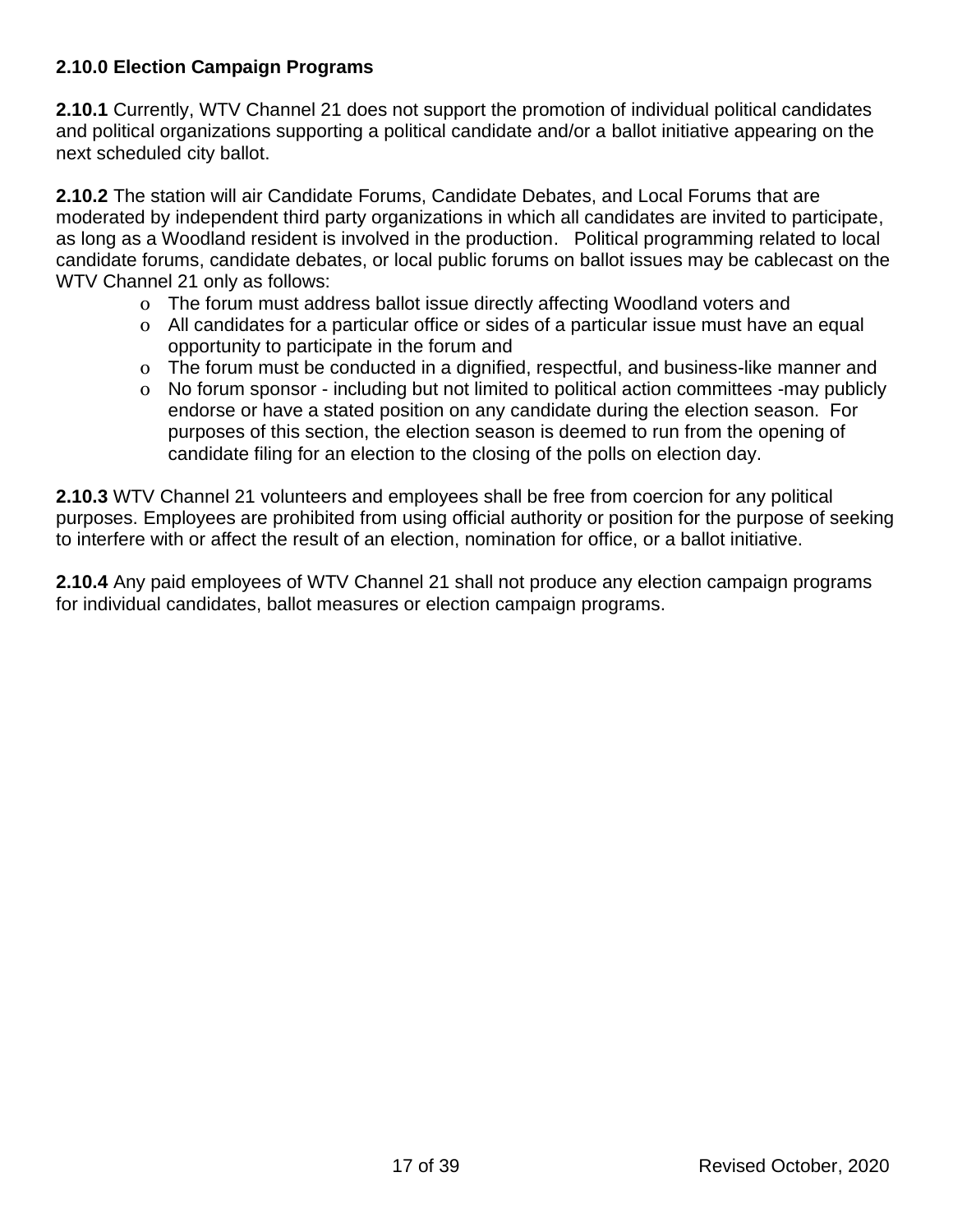## **2.11.0 Program Underwriters Procedures**

A "program underwriter" is an individual, group, or entity who provides monetary or tangible assets to aid the production of a program. Such programs are designated as "underwritten programs."

**2.11.1** Underwritten programs shall designate a producer who shall be subject to the same requirements (including, without limitation, the execution of a Statement of Compliance) and enjoy the same rights, and privileges, as producers and sponsors of other programming.

**2.11.2** Monetary contributions are for production expenses only. Payment for services to any volunteer WTV Channel 21 Producer is prohibited.

**2.11.3** The Underwriter will be allowed their name and contact information be listed in the credits which may run for a maximum of (30) thirty seconds at the beginning and end of each program. No other "call to action" is allowed in any portion of the program.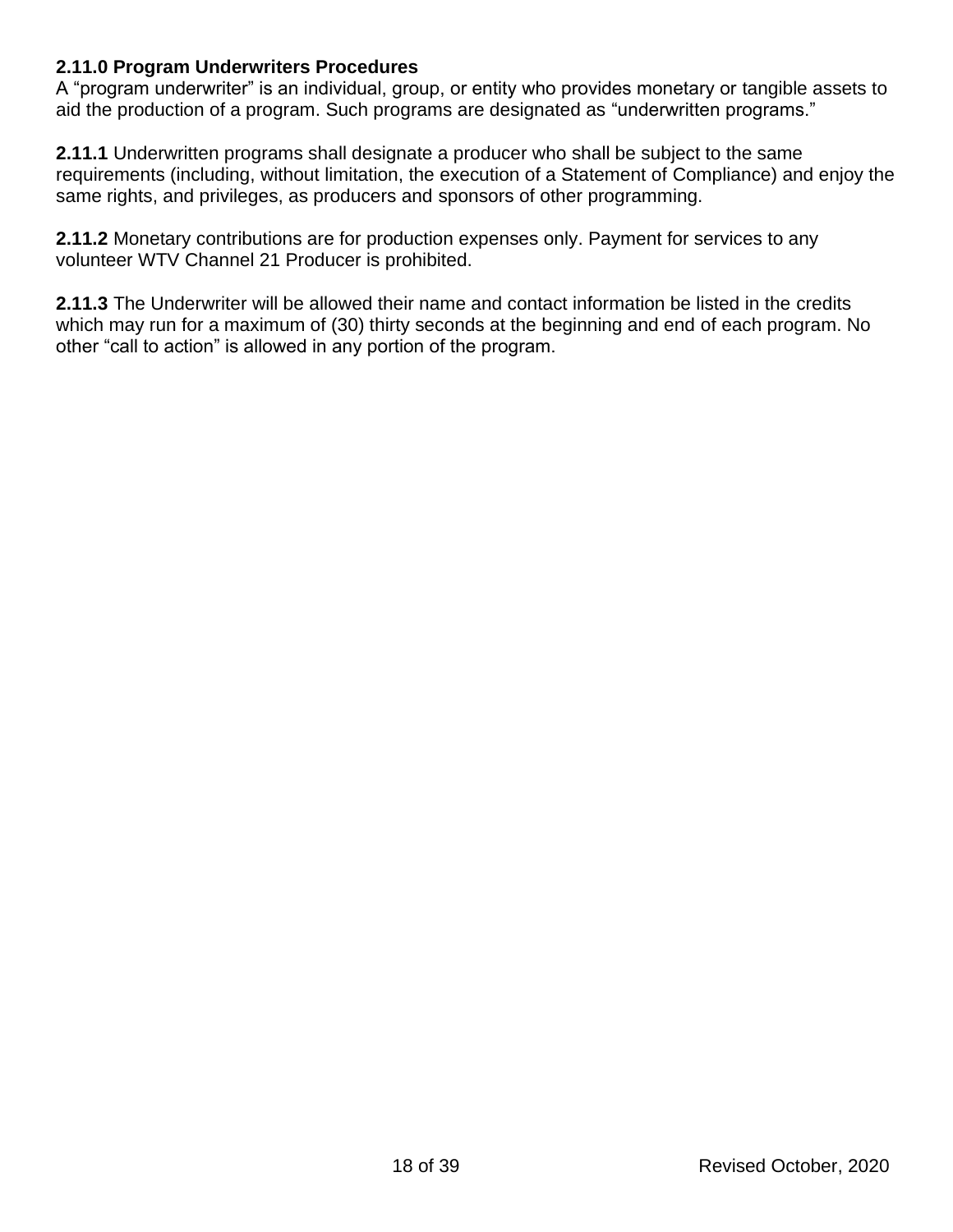## **3.1.0 Getting Started**

There are many different ways to participate in community access television. You can be a producer of shows, a sponsor of a program or series of programs, a volunteer, a performer, a reporter, an artist, or a viewer. The following procedures are designed to allow you to participate in community access television in any or all of the above ways with as little difficulty as possible.

**3.1.2** If interested in participating in WTV Channel 21, contact the Station and/or Programming Manager to arrange a meeting to discuss your ideas and plans and the procedures for getting started.

**3.1.3** If you intend to produce yourself, or be a crew member on another producer's project, you will need to be trained on the types of equipment you will be using and a member of the WTV to check out any equipment.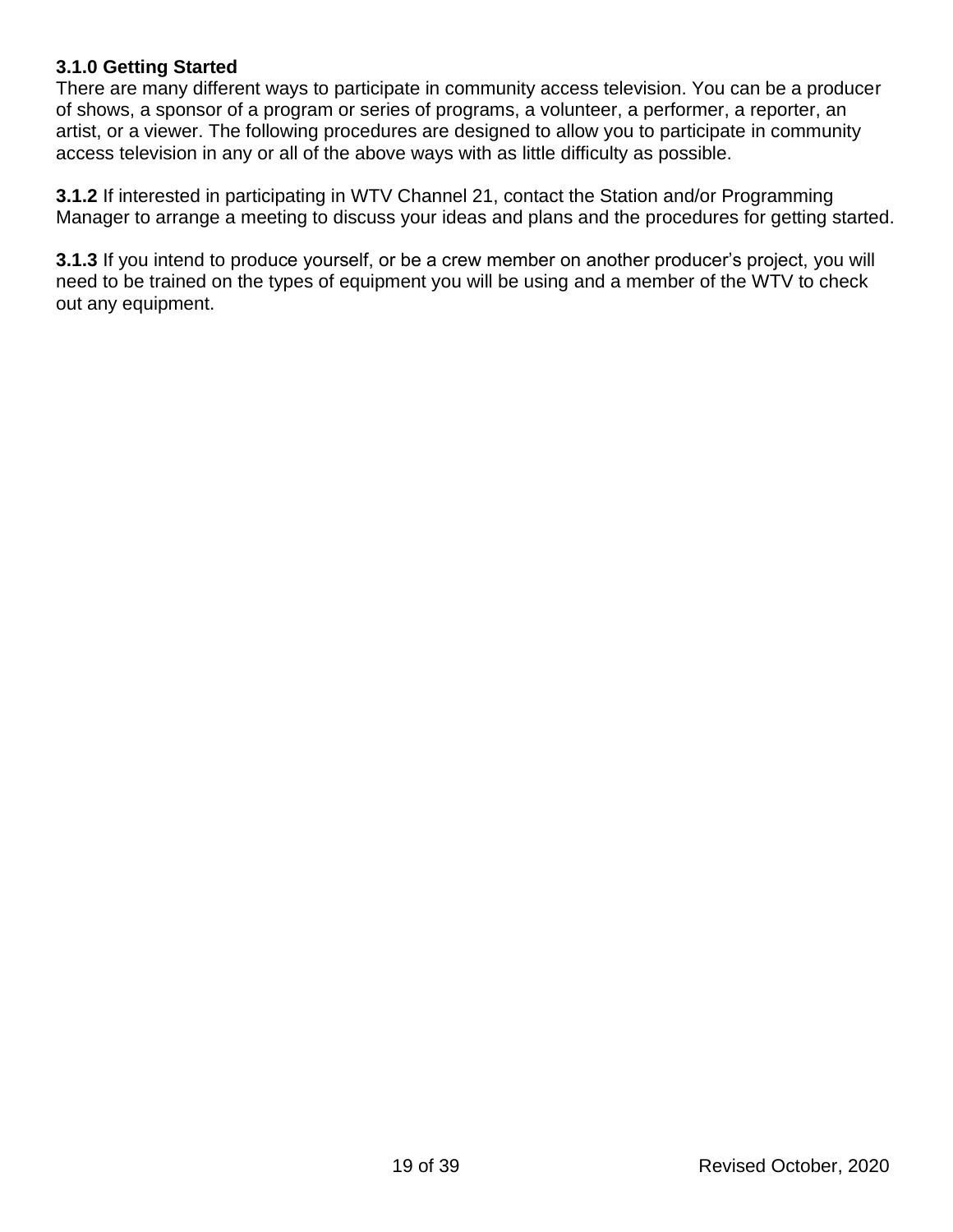# **3.2.0 Training**

**3.2.1** Anyone wishing to operate any equipment at WTV Channel 21 must first be a member of the WTV Channel 21 and also be checked out for use on that equipment or system. Permission is granted after successfully passing a **"**hands on**"** test.

**3.2.2** The following is a list of the training offered:

- Video Camera Operation to include audio equipment
- Studio production
- Editing

**3.2.3** After successfully completing/passing training, you may receive permission to check out and use that equipment.

**3.2.4** To register for training, call 530-669-1550 or email us through our website at [www.woodlandtv](http://www.woodlandtv/) on our "Contact Us" page.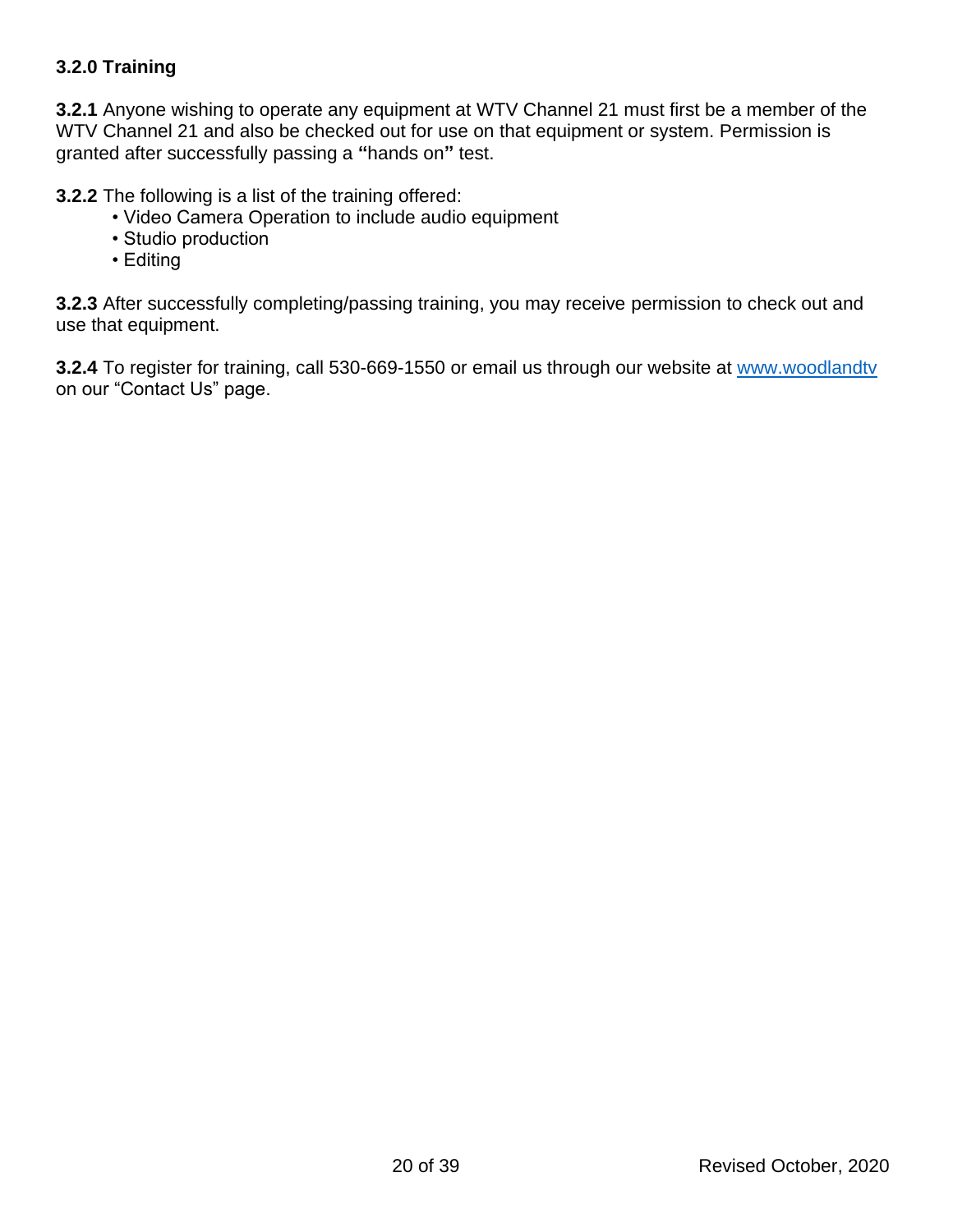# **3.3.0 Using Production Equipment**

**3.3.1** To avoid conflicts and insure fair usage, all equipment should be reserved for use by the producer at least forty-eight (48) hours in advance if possible.

**3.3.2** To schedule equipment reservations, contact the WTV Channel 21 staff to check availability and make your reservation request. Portable equipment must be checked in and out at specified times and only under the supervision of a WTV Channel 21 staff member

**3.3.3** The producer is to arrive at the WTV Channel 21 facilities at the scheduled time for pick-up of equipment. If the producer is going to be late, contact the Station Manager or Programming Manager. Failure to arrive on time or to contact WTV Channel 21 in advance of late arrival may result in forfeiture of the reservation and is a minor violation unless there is a reasonable explanation.

**3.3.4** The member is to ensure the equipment is in good working order and make note of any damage or defect at the time the equipment is checked out in the equipment check-out log. Before being allowed to check out equipment, the producer must sign and have on file the appropriate "Equipment Usage Agreement" form (Appendix D).

**3.3.5** An adult must accompany the member under 18 years of age for both equipment check-in and check-out. The accompanying adult must co-sign the Equipment Usage Agreement and accept full financial responsibility for any loss or damage to said equipment.

**3.3.6** The member assumes full responsibility for any and all equipment that is checked out in his/her name. This personal liability includes loss or damage incurred, other than normal wear and tear, for which the producer may be charged.

**3.3.7** On location, no one other than the member shall be allowed to operate WTV Channel 21 equipment. The person who signs for the equipment incurs full financial liability for any equipment loss or damage and agrees to pay all costs for repair or replacement of damaged and/or lost equipment.

**3.3.8** The member agrees not to tamper with, and not to attempt or permit unauthorized repairs of equipment. Such actions are subject to suspension or revocation of equipment and facilities use privileges.

**3.3.9** The member agrees to inform WTV Channel 21 of any loss and/or damage to equipment upon return of WTV Channel 21 equipment. Those who fail to report equipment damage during check-in are subject to suspension or revocation of equipment privileges.

**3.3.10** To ensure equipment availability, all equipment checked out must be returned to the WTV Channel 21 facility at the time specified at check out and a finished program given to the station within 2 weeks after the equipment check in date. The member agrees to return all equipment to WTV Channel 21 at the time indicated on the check-out form. If WTV Channel 21 is not contacted by the member who checked out the equipment within twenty-four hours of the return time for check-in, the equipment **may** be considered stolen and could be reported to the police. Those members who return equipment more than twenty-four hours late are subject to suspension or revocation of facility and equipment use privileges. A \$10 per day fine may apply to each item of equipment returned after its scheduled check-in time.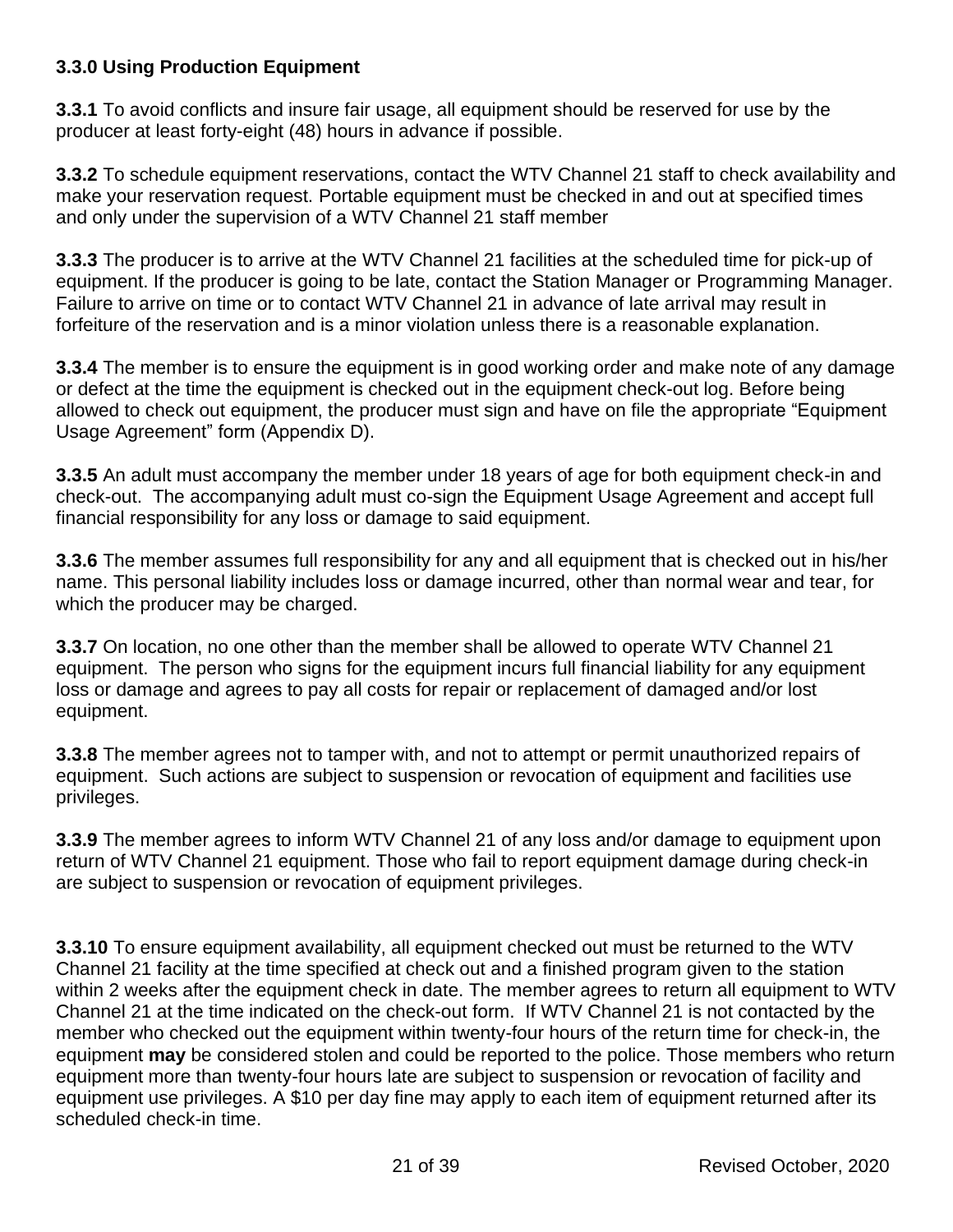**3.3.11** All equipment being returned must be visually inspected and checked in by a WTV Channel 21 staff member. During equipment check-in, the supervising WTV Channel 21 staff member will check for any equipment malfunction or damage. The member shall be held responsible for any damage to, or loss of, equipment. The member will have thirty days to make satisfactory agreements with the WTV Channel 21 for the payment of costs of repair or replacement of any equipment loss and/or damage. Unless the Board of Trustees has approved an extended payment schedule, all payments must be made within thirty days from the date of damage or loss. All WTV Channel 21 facilities and equipment use privileges will be suspended until satisfactory agreements for payment are made.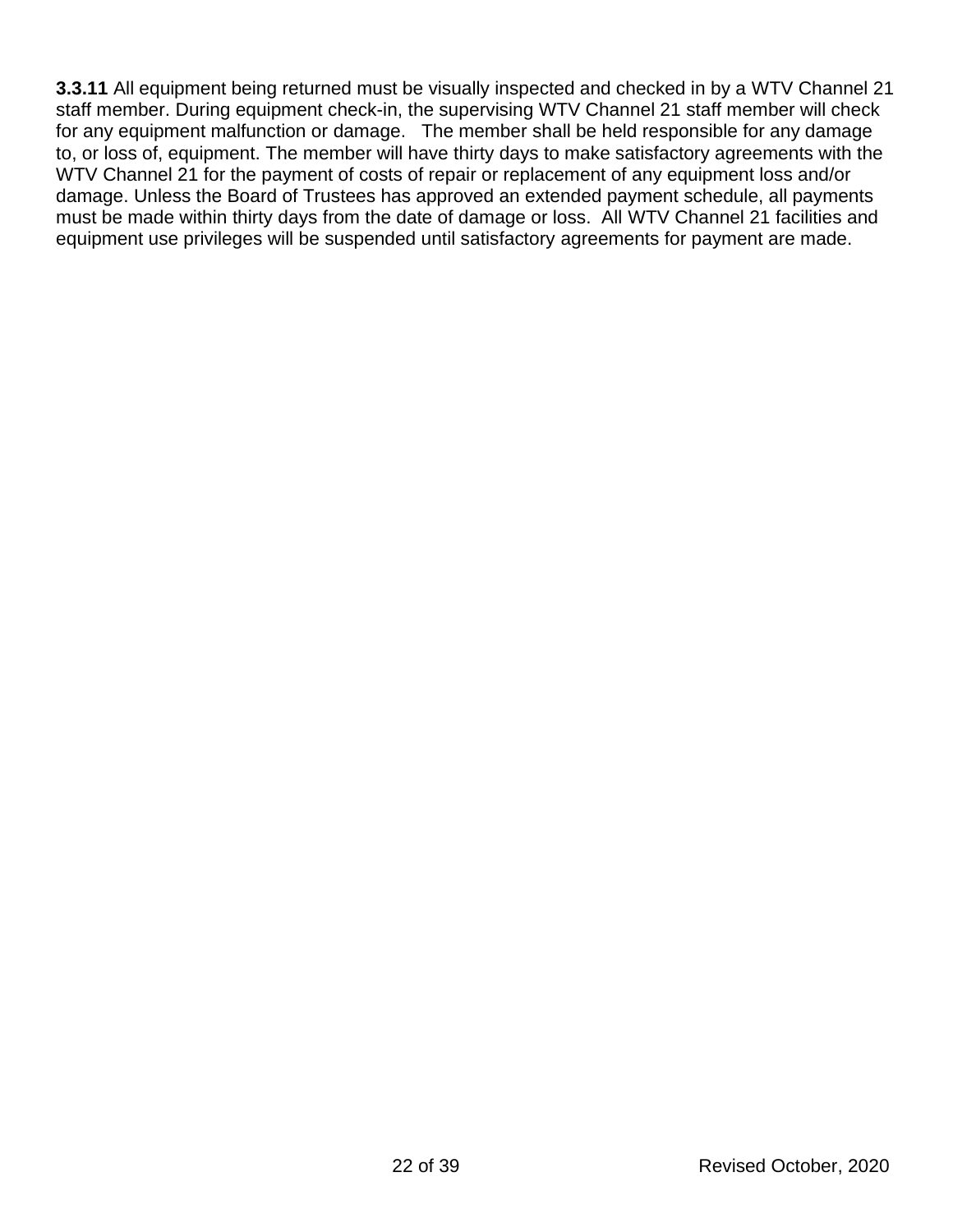## **3.4.0 Scheduling a Show**

**3.4.1** All finished programs will be broadcast at least once. Schedule times for programs are the responsibility of the Programming Manager.

**3.4.2** The WTV Channel 21 video playback system is capable of broadcasting MPEG2 NTSF format only. Programs on other formats must be transferred to this format prior to delivery to WTV Channel 21, in order to be broadcast to the community.

**3.4.3** All programs submitted for broadcasting must be accurately labeled and slated with the program title, producer's name, date of production, and total run times (TRT**)**. If a producer uses their own equipment to produce a program, they must indicate the above information on the DVD or on notes accompanying a video/audio file and by stating 'independently produced'.

**3.4.4** No program produced or shown at WTV may break copyright law. This includes the use of copyrighted music, and/or TV and film clips without permission. Copyrighted material may be used only if written permission has been obtained from the copyright owner (record company, film studio, TV station, etc.) by the producer and submitted to WTV**.** The use of copyrighted material under the "fair use" guidelines will be permitted.

**3.4.5** To have a program broadcast, a producer or sponsor must contact the Programming Manager or Station Manager. The Programming Manager shall make the initial determination whether the submitted program is acceptable for the WTV Channel 21 schedule, or whether the proposed program should be shown during a restricted time-slot, or rejected altogether for cablecast on WTV Channel 21. (See Appendix C "Obscene or Potentially Objectionable Content".) All programs determined by the Programming Manager to be subject to restricted time-slots or rejected altogether may be referred to the WTV Channel 21 Board of Trustees for final determination of the appropriateness of the proposed program. The Programming Manager makes all final scheduling decisions, to include when the file will be available for video on demand. The Programming Manager will give all videos submitted for airing which are determined acceptable for regular rotation equal opportunity to be aired in the regular weekly schedule rotation. The Programming Manager will cablecast restricted programs only during time periods designated appropriate for the restricted programs, as determined by the Board of Trustees.

**3.4.6** Finished programs must be physically delivered to WTV Channel 21 prior to the station's deadline (every Tuesday) in order to be listed in the newspapers schedules and appear in programming. 'Promise' of completed shows is not considered finished and can not be included in any program schedule.

**3.4.7** The producer's and/or sponsor's signed WTV Channel 21 Statement of Compliance must be on file before any program will be scheduled for broadcast, as well as proof of residency by the producer and/or sponsor.

**3.4.8** All DVDs submitted for broadcasting become the property of WTV Channel 21 TV and will not be returned.

**3.4.9** The program will be retained in the playback files as long as it is deemed timely. The Programming Manager will then determine whether the program should be archived for future airing or deleted from the video playback system.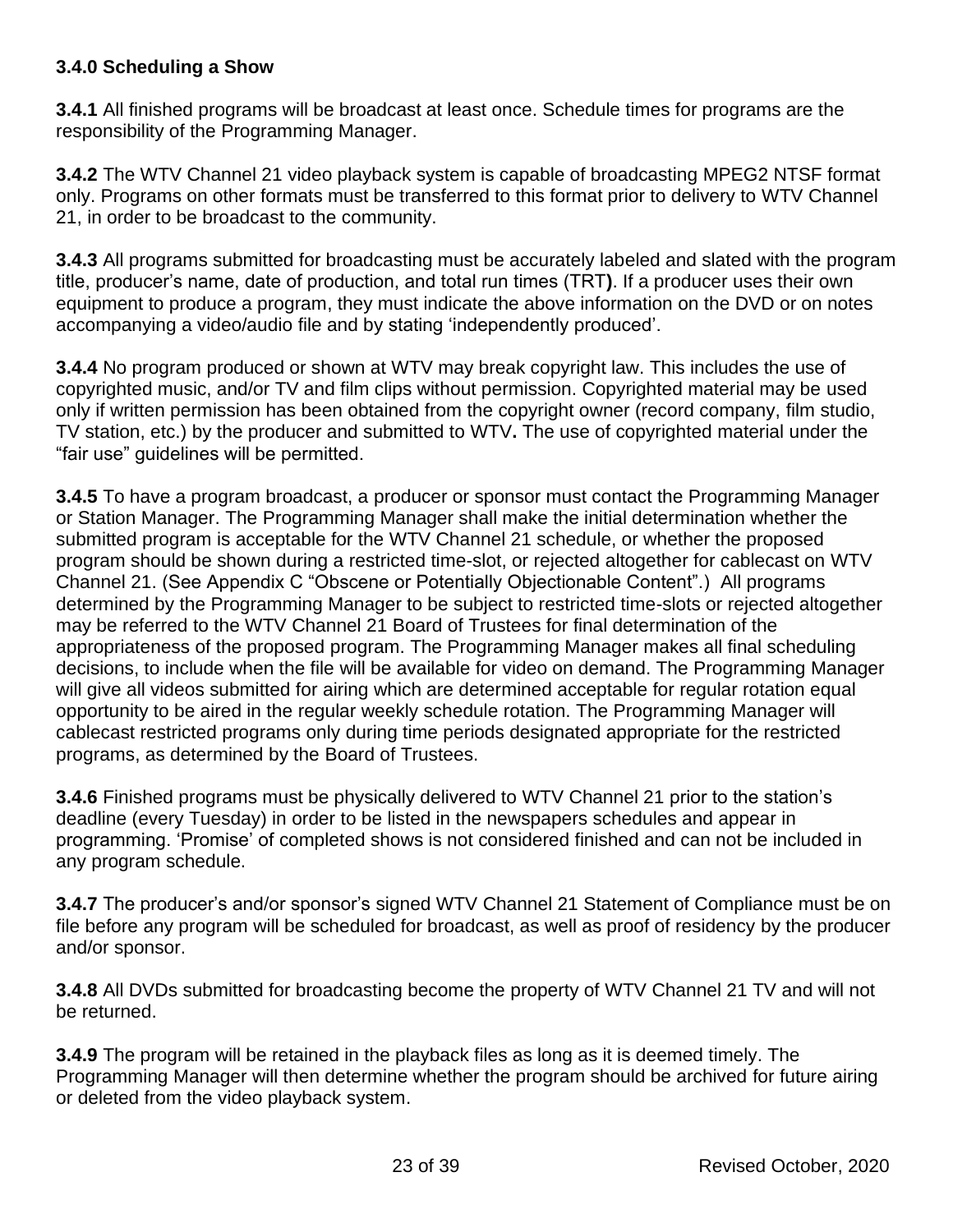**3.4.10** WTV Channel 21 may schedule subsequent showings of programs beyond the playback time requested by the producer. The producer may limit additional playback by communicating in writing this request to the Programming Manager [\(programming@woodlandtv.org\)](mailto:programming@woodlandtv.org) the limits of on-air playback.

**3.4.11** WTV Channel 21 may use these programs or portions of them to promote community television. Independent producers or sponsors of 'non-resident' programs may or may not elect to allow WTV Channel 21 to use portions of their programs.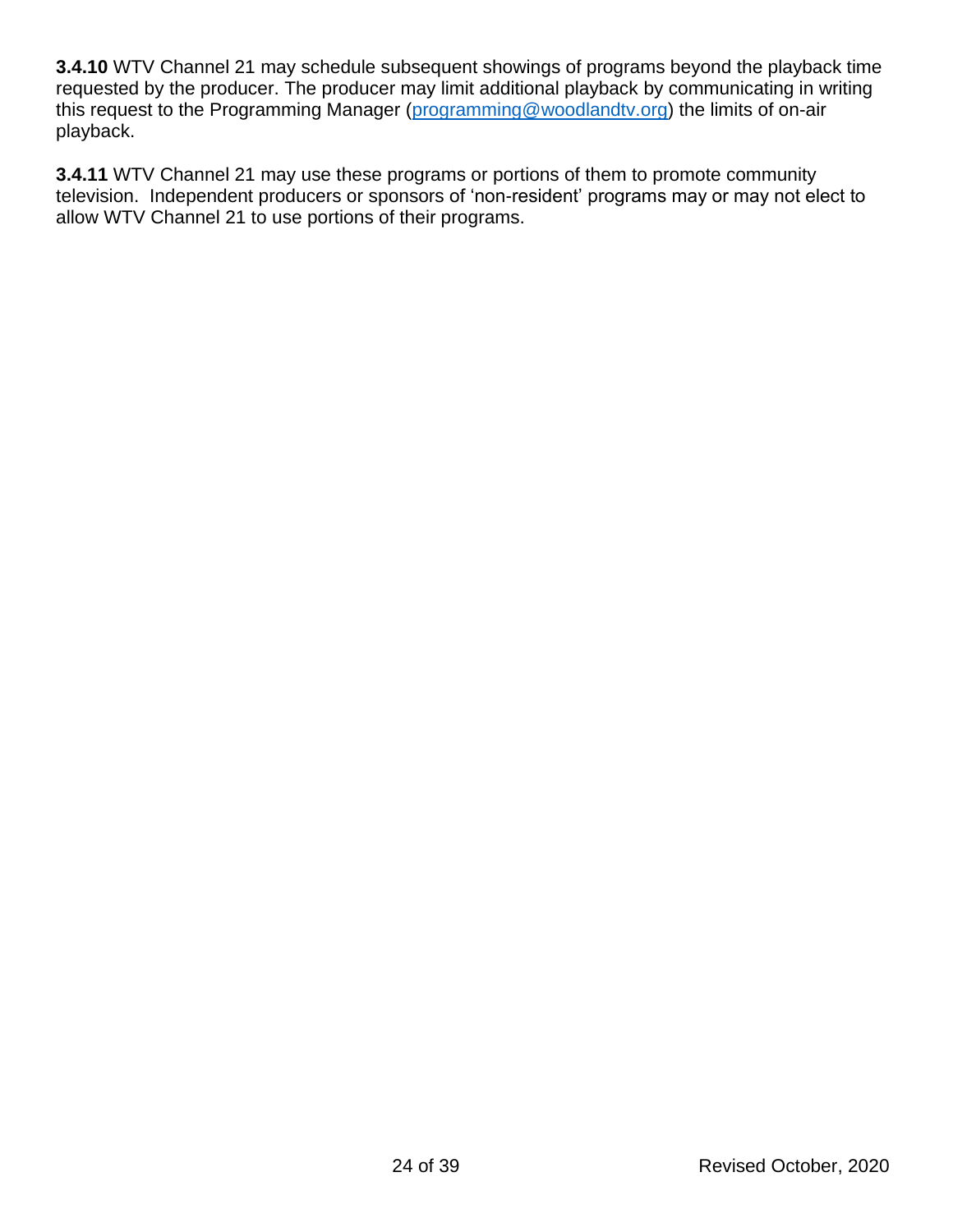### **3.5.0 Non-Resident Programs**

Non-Resident programs, are programs not produced by WTV Channel 21 members as defined in section 2.2.0.

**3.5.1** Unsolicited Non-Resident programs may be broadcast on WTV Channel 21 but must first be endorsed by one WTV Channel 21 member. This WTV Channel 21 member must sign a WTV Channel 21 Statement of Compliance. (See Appendix A) and a "Non-Resident Program – Request for Broadcast Form" (See Appendix B).

**3.5.2** The WTV Channel 21 Staff may solicit non-resident programs to be broadcast on WTV at their discretion.

**3.5.3** Non-Resident programs along with its community endorsers must comply with, and meet all the requirements governing producers and programs produced by Channel 21 members and WTV Channel 21.

**3.5.4** The scheduling of non-resident programs for broadcast shall be within the discretion of the WTV Programming Manager and WTV Channel 21 Board of Directors.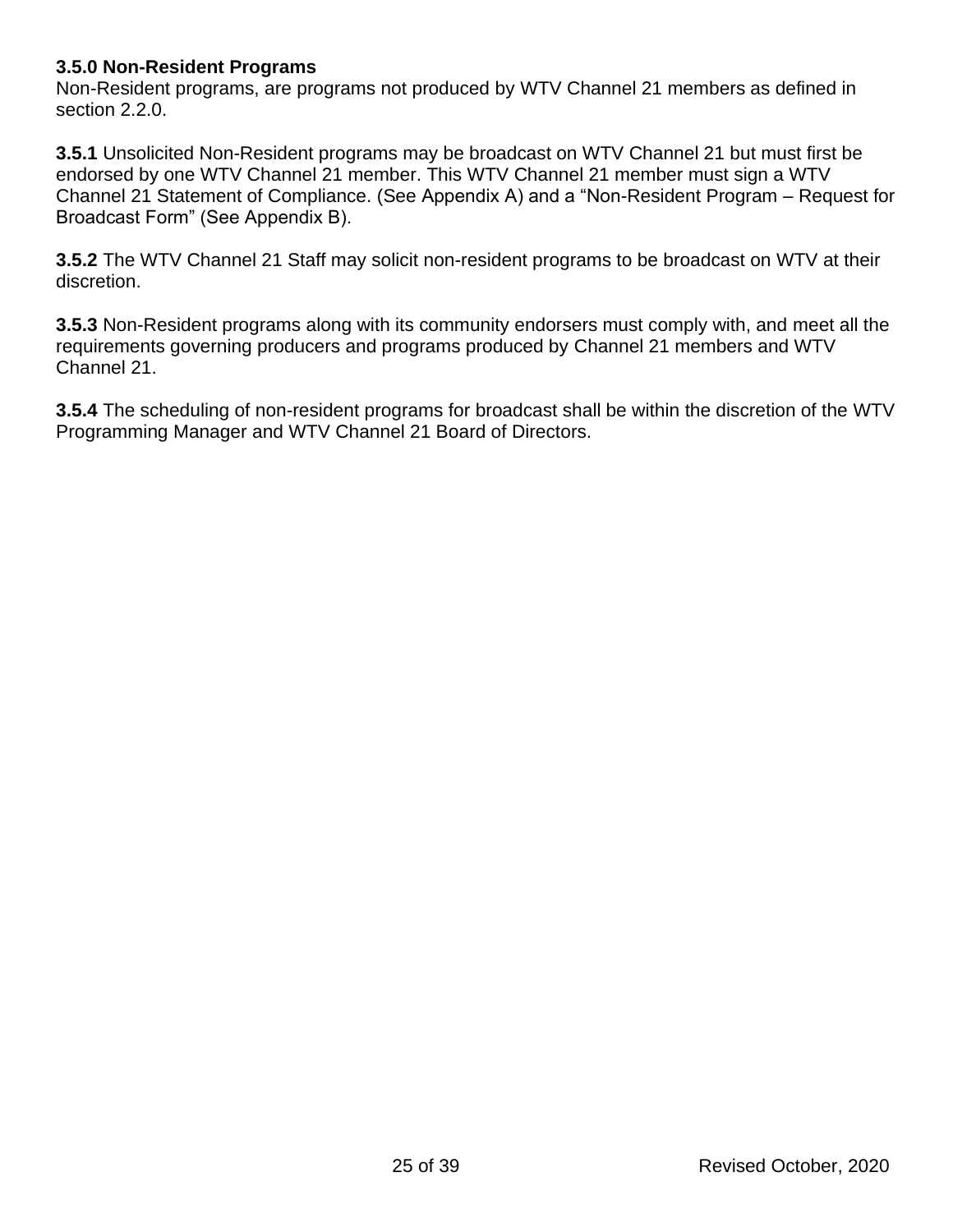#### **3.6.0 Placing Public Service Announcements (PSAs) on the Community Bulletin Board.**

A PSA is an announcement intended to provide a service to the public. PSAs provide information about a non-commercial service in the public interest, announcements of upcoming public events or safety information.

**3.6.1** Only non-profit or not-for-profit organizations, educational, and government agencies may place a PSA on the Community Bulletin Board (CBB). Political Campaign messages are prohibited.

**3.6.2** The PSA may be presented to WTV Channel 21 by any of the following methods:

- o Web site form at www.woodlandtv.org
- o Email to programming@woodlandtv.org
- o In person at our office (with a pre-arranged appointment)
- o U. S. Mail to our PO Box

**3.6.3** All PSAs should include the name of the sponsor, a contact person, and phone number where the public may obtain additional information.

**3.6.4** All PSAs must be submitted a minimum of two (2) weeks prior to the event to guarantee placement of the PSA.

**3.6.5** Video PSAs may be submitted to WTV by providing a DVD, flash drive or dropbox video to the station for uploading.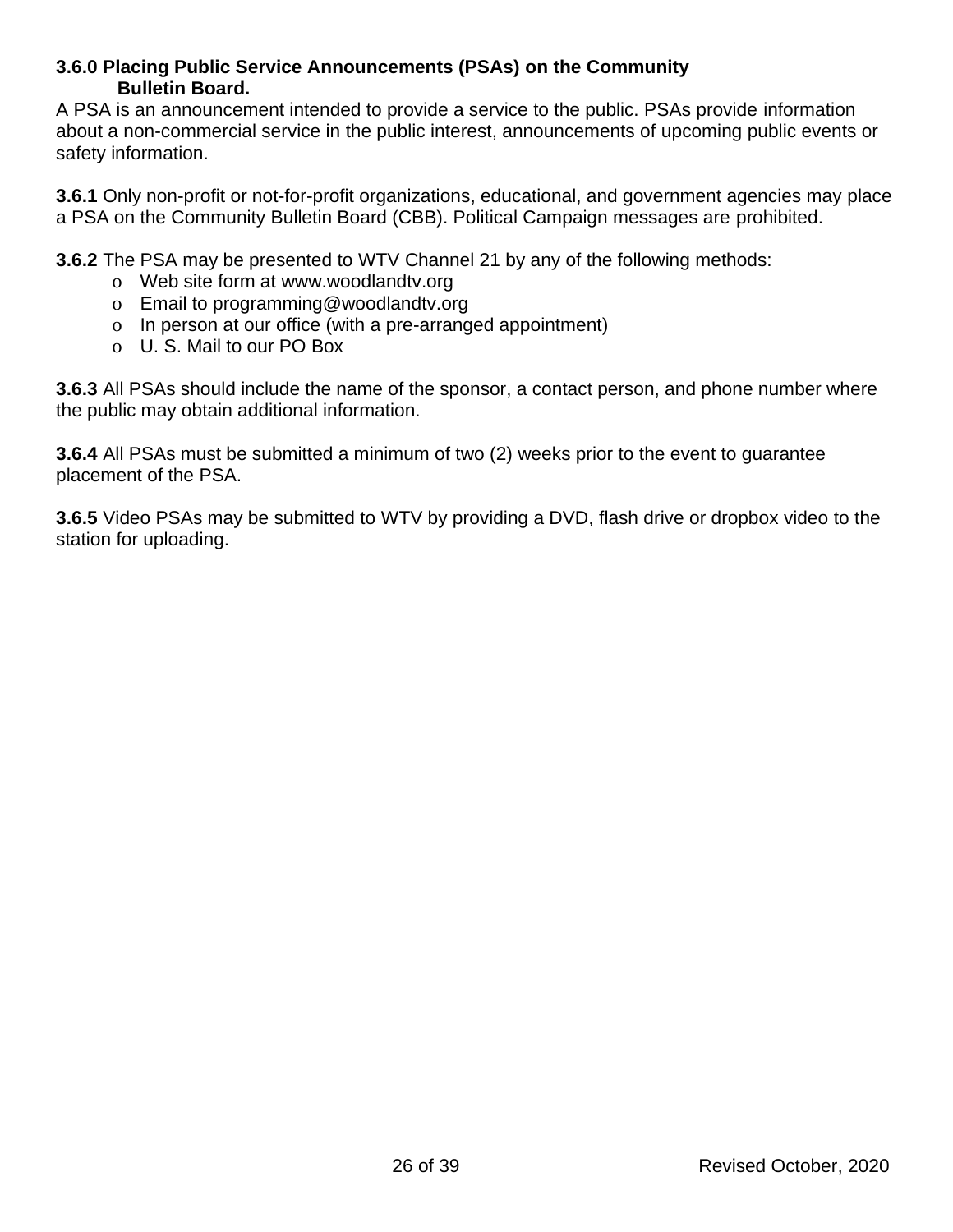# **3.7.0 Copies of WTV Channel 21 and Member Produced Programs.**

**3.7.1** Copies of all programs produced by WTV Channel 21 Staff or volunteers who have used WTV Channel 21 facilities or equipment in the production of the program will be available upon a request for a fee of twenty dollars (\$20.00) per DVD. Requests for copies of programs will only be filled after the program is available for public distribution. Public distribution is defined as broadcast on the channels or available for viewing online via VOD (Video On Demand). Programs produced independent of WTV Channel 21 can be duplicated if the producer has indicated permission to do so by answering YES to question 3a on the compliance form.

**3.7.2** Member producers of programs are entitled to a maximum of two free copies. Member producers are allowed to make additional copies (for free distribution only) using their own media format and may use WTV Channel 21 dubbing equipment when available. All labeling of additional copies is the Member producers' responsibility using their own supplies and equipment.

**3.7.3** Member producers are not allowed to sell any DVDs or video footage that has been produced using WTV Channel 21 facilities or equipment.

**3.7.4** Only copies of finished programs are available for purchase. At no time will raw footage be made available for purchase, reproduction, or review.

**3.7.5** All programs produced by WTV Channel 21 are copyrighted by WTV Channel 21. All programs produced by WTV Channel 21 members are copyrighted to the individual member producer(s).

**3.7.6** All purchased authorized copies of programs are licensed for *PRIVATE HOME EXHIBITION ONLY*. Any public performance, copying, or other use, without prior written consent of WTV Channel 21 is strictly prohibited. All other rights reserved.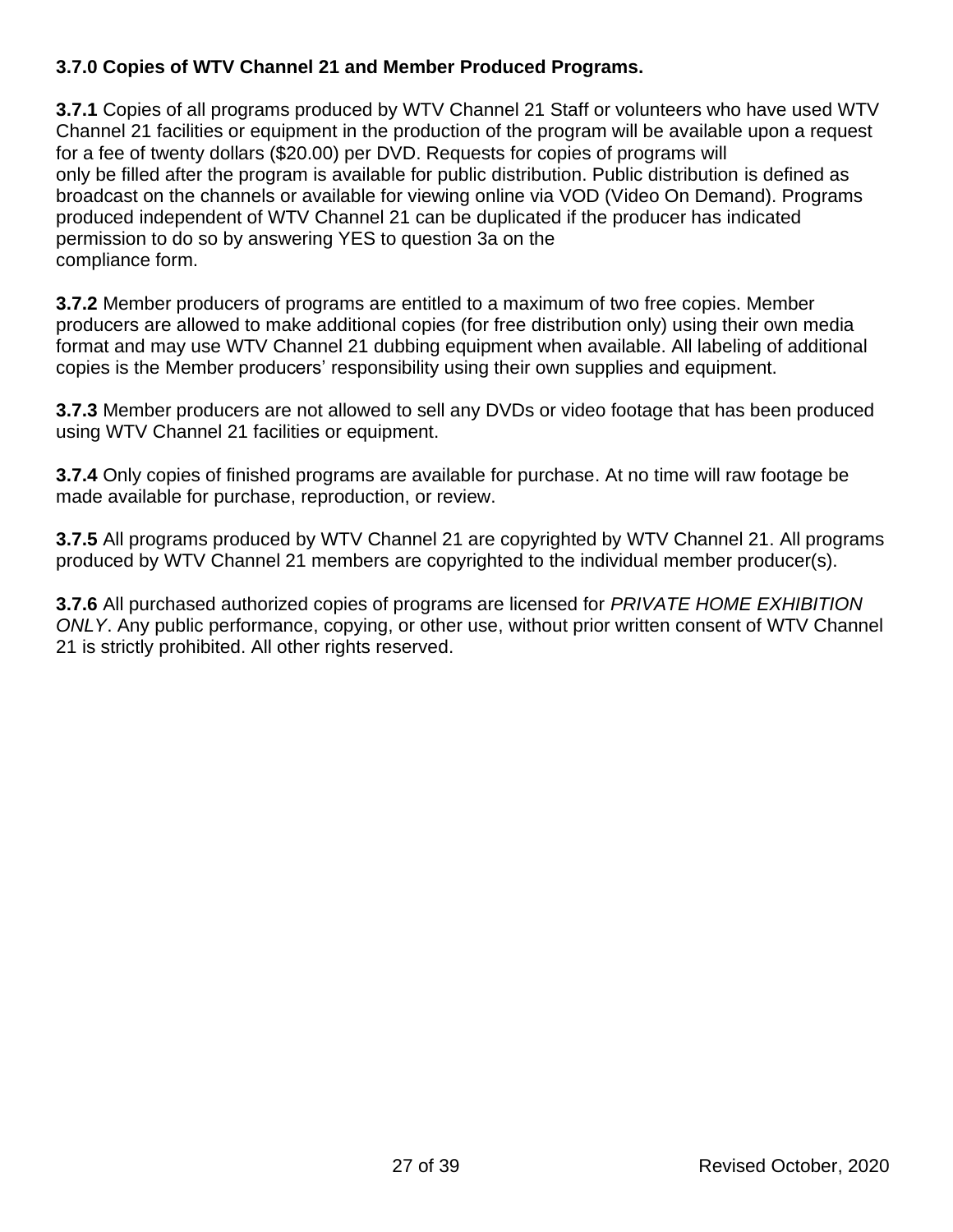## **3.8.0 Resolution of Disputes**

When disputes or disagreements with the decisions and rulings of WTV occur, they will be resolved in the following manner:

**3.8.1** The complaint must be submitted in writing to the Board of Directors within thirty (30) days after the dispute arises. The Board's decision will be passed down in writing within two (2) weeks after submission.

**3.8.2** The complainant may then request in writing, within thirty (30) days of the Board's decision, an appeal in person to the WTV Channel 21 Board. A final decision will be communicated in writing by the WTV Board within two (2) weeks after the meeting.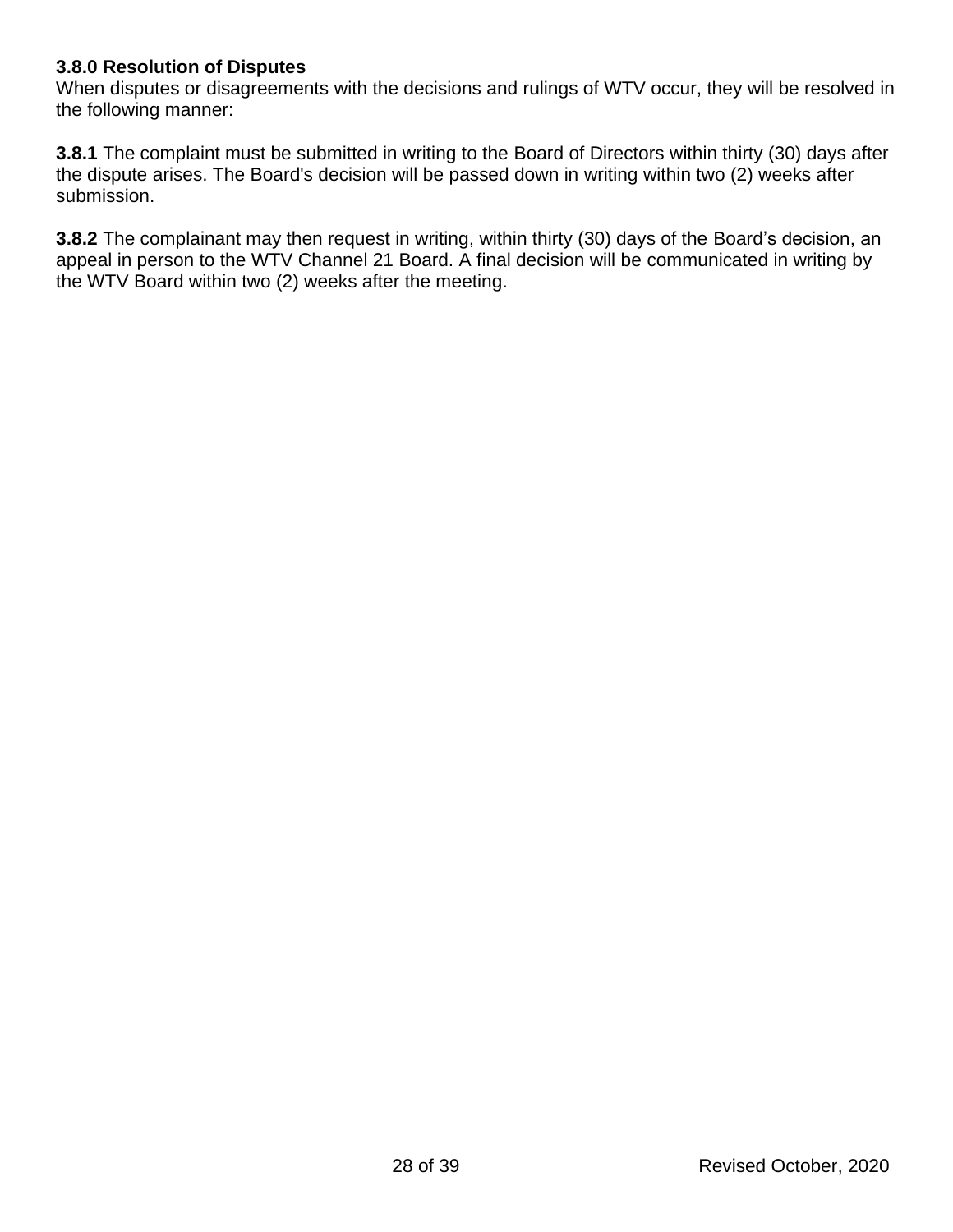# This Page Left Blank On Purpose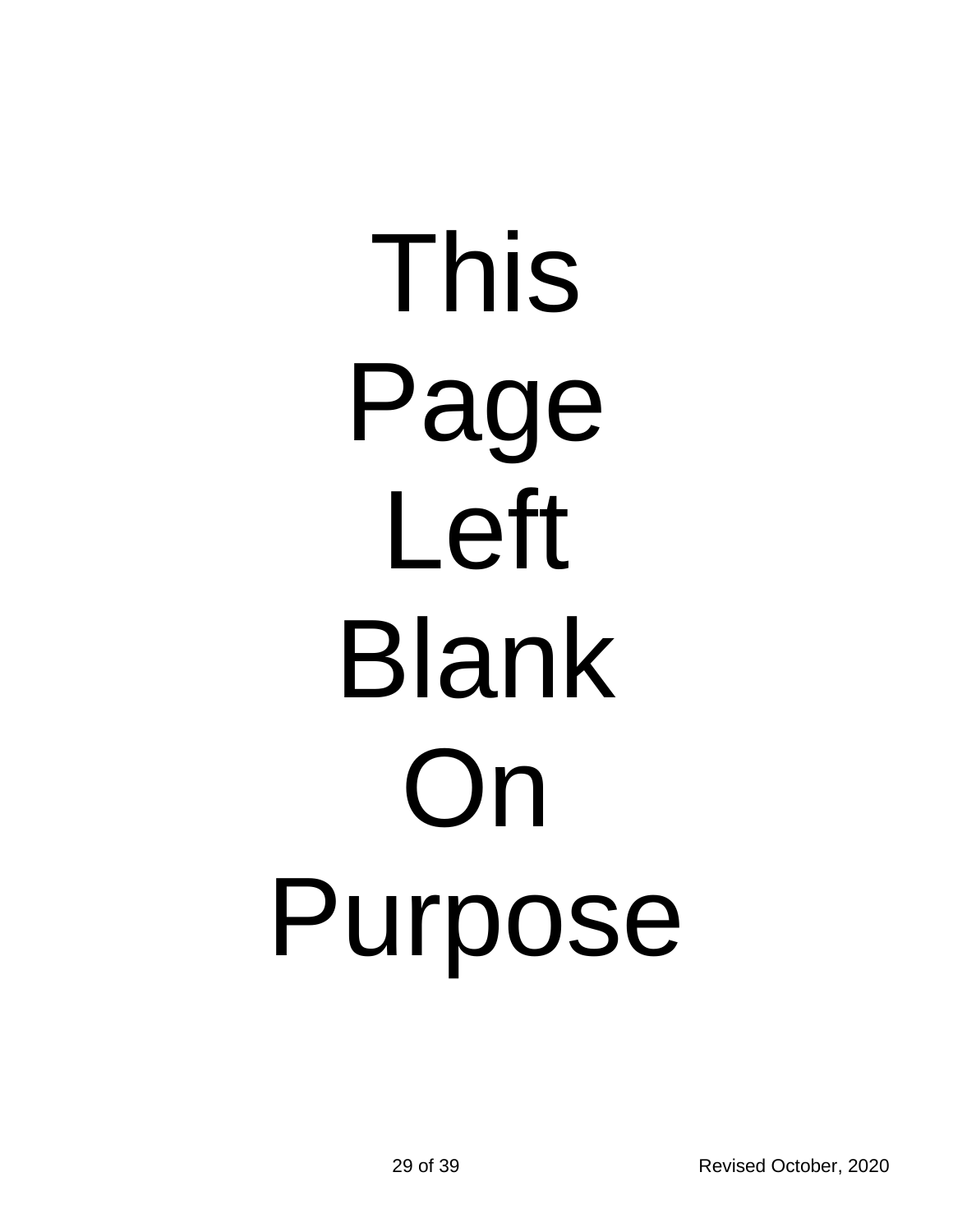**Appendix A Statement of Compliance (3 pages)**

### **Woodland TV (WTV) Channel 21 P.O. Box 1352 Woodland, CA 95776 Telephone: 530-669-1550 www.woodlandtv.org**

**1. I am familiar with the nature of this program and accept full responsibility for its content.**

**2. I understand that the following material is prohibited. I alone am responsible to make sure the program contains none of the following:**

- o **Advertising material designed to promote the sale of commercial products or services of material which identifies any product, service, trademark or brand name in a manner which is not related to the non-commercial use of such a product, service trademark or band name on the program**
- o **Commercial programming which is whole or in part depicts, demonstrates or discusses products, services or businesses with the intent or substantial effect of benefiting or enhancing a profit-making enterprise**
- o **The direct solicitation or appeals for funds or other things of value for any and all purposes except for non-profit organizations**
- o **Material which is obscene as defined in the WTV Channel 21 policy manual**
- o **Any programming that constitutes or promotes any lottery or gambling enterprise that is in violation of any local laws**
- o **Material which constitutes libel, slander, invasion of privacy or publicity rights, unfair competition, violation of trademark or copyright or which may violate any local state of federal law**
- o **Material that has a reasonable probability of creating an immediate danger or damage to property, injury to persons or creating a public nuisance**
- o **Material that has a reasonable probability of causing the substantial obstruction of law enforcement or other governmental functions or services**
- o **Political Campaign advertising**

**3. I have obtained all the clearances and releases (permissions) from any and all organizations, individuals and groups that are necessary to legally tape and cablecast this program.**

**4. In recognition of the fact that neither WTV Channel 21 staff nor any employees or representative of the City of Woodland or the contracted cable company are censoring the**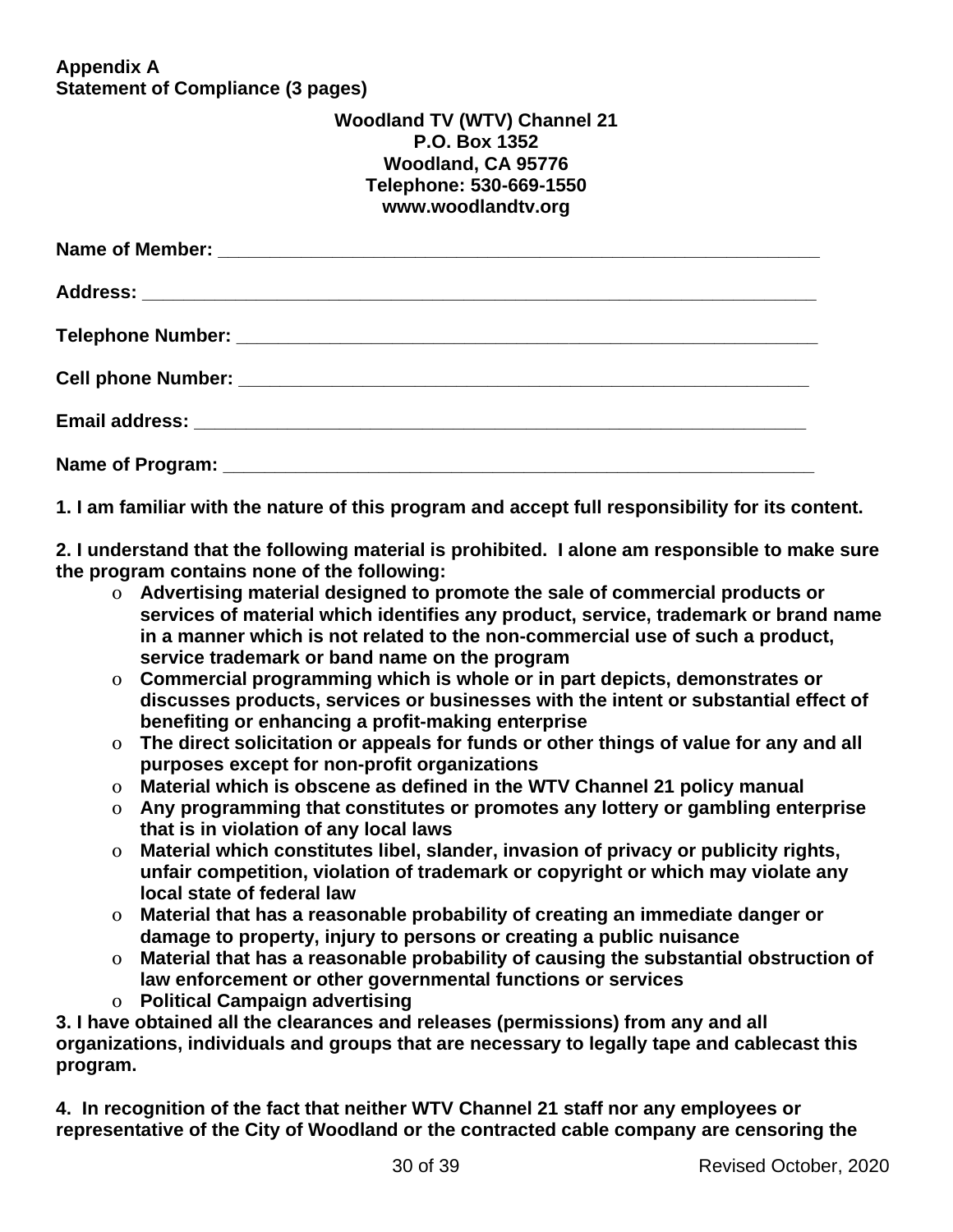**content of this program, I understand and agree to indemnify and hold harmless WTV Channel 21, the City of Woodland and the contracted cable company from and liability of other injury (including reasonable costs of the defending claims of litigation) arising from or in connection with claims for failure to comply with any applicable laws, rules, regulations or other requirements of local, state and/or federal authorities for claims of libel, slander, invasion of privacy, or infringement of common or statutory copyright for unauthorized use of trademark, trade name, or service mark for breach of contractual or other obligation owing third parties by company.** 

**5. I am aware that WTV Channel 21 studio and its equipment cannot be used for financial gain or other commercial purpose. I understand that all programs made utilizing the WTV Channel 21 studio and equipment must be cablecast on Channel 21 unless such use has been specifically outlined as an exception in the Policies and Procedures.**

**6. I understand that, subject to 10.c below, any program produced using WTV Channel 21 facilities or equipment may be copied as stated in the Policies and Procedures, upon request.**

**7. I understand that the WTV Channel 21 staff may cablecast this program as often as they deem appropriate.**

**8. I understand that the WTV Channel 21 staff may make this program available for viewing on-line at any time they deem appropriate.**

**9. I understand that this program may be shared with other PEG stations.**

**10. Please complete the following:**

**a. Does this program or series contain nudity, extreme violence or profanity? YES / NO**

**b. Were WTV Channel 21 facilities or equipment used to produce any part of this program or series? YES / NO**

**c. If no (to question b. above), and as per the WTV Channel 21 Policy and Procedure manual, may the WTV Channel 21 staff copy this program upon request? YES / NO**

**d. If no (to question b. above), and as per the WTV Channel 21 Policy and Procedure manual, can this file be available for viewing via the internet or video on demand if the WTV staff chooses? YES / NO**

**Signature: \_\_\_\_\_\_\_\_\_\_\_\_\_\_\_\_\_\_\_\_\_\_\_\_\_\_\_\_\_\_\_\_\_\_\_\_\_\_\_\_\_\_\_\_\_\_\_\_\_\_\_\_\_\_\_\_\_\_\_\_\_**

Date:

*If the producer/endorser is a minor, a parent or legal guardian's signature is required.*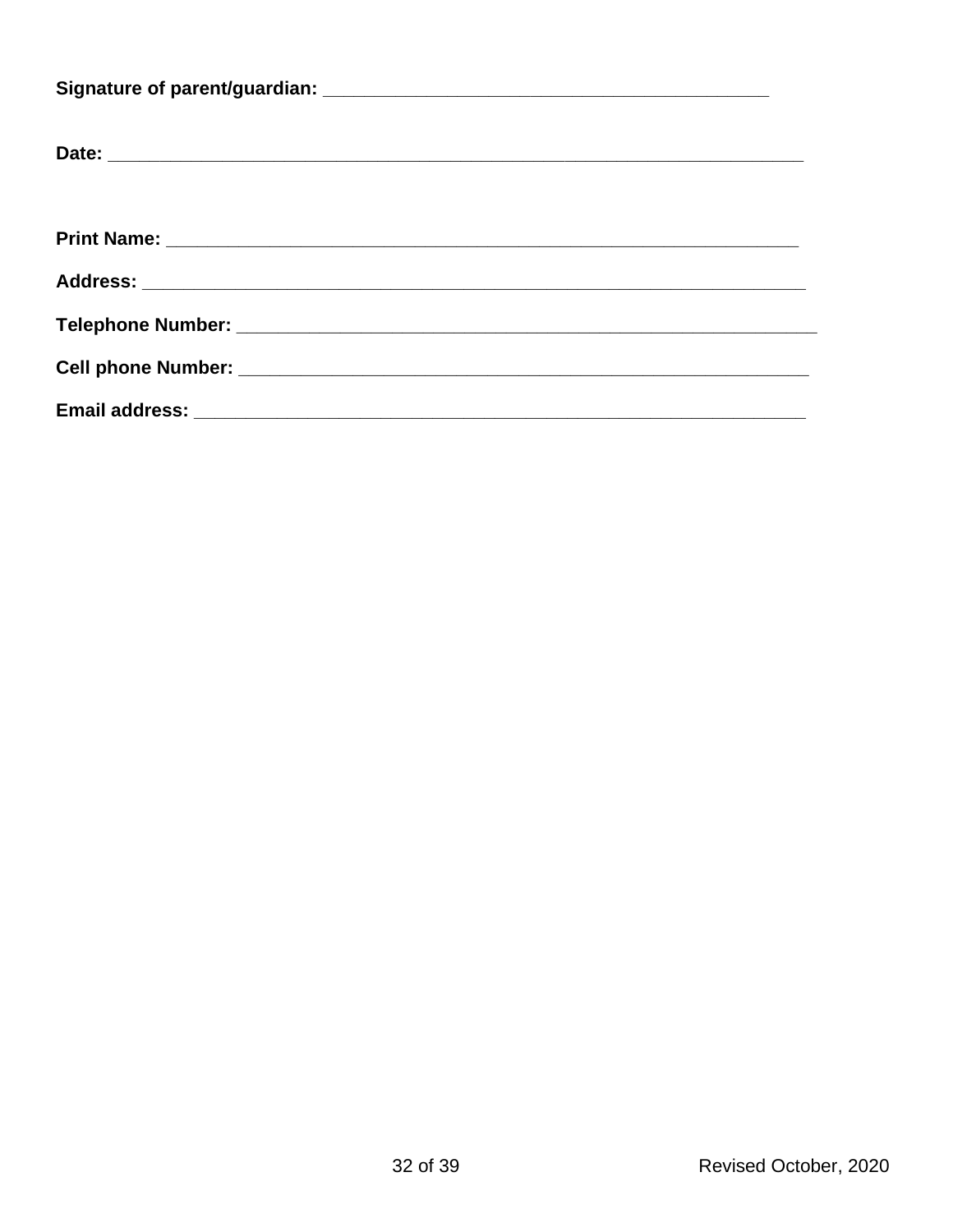# This Page Left Blank On Purpose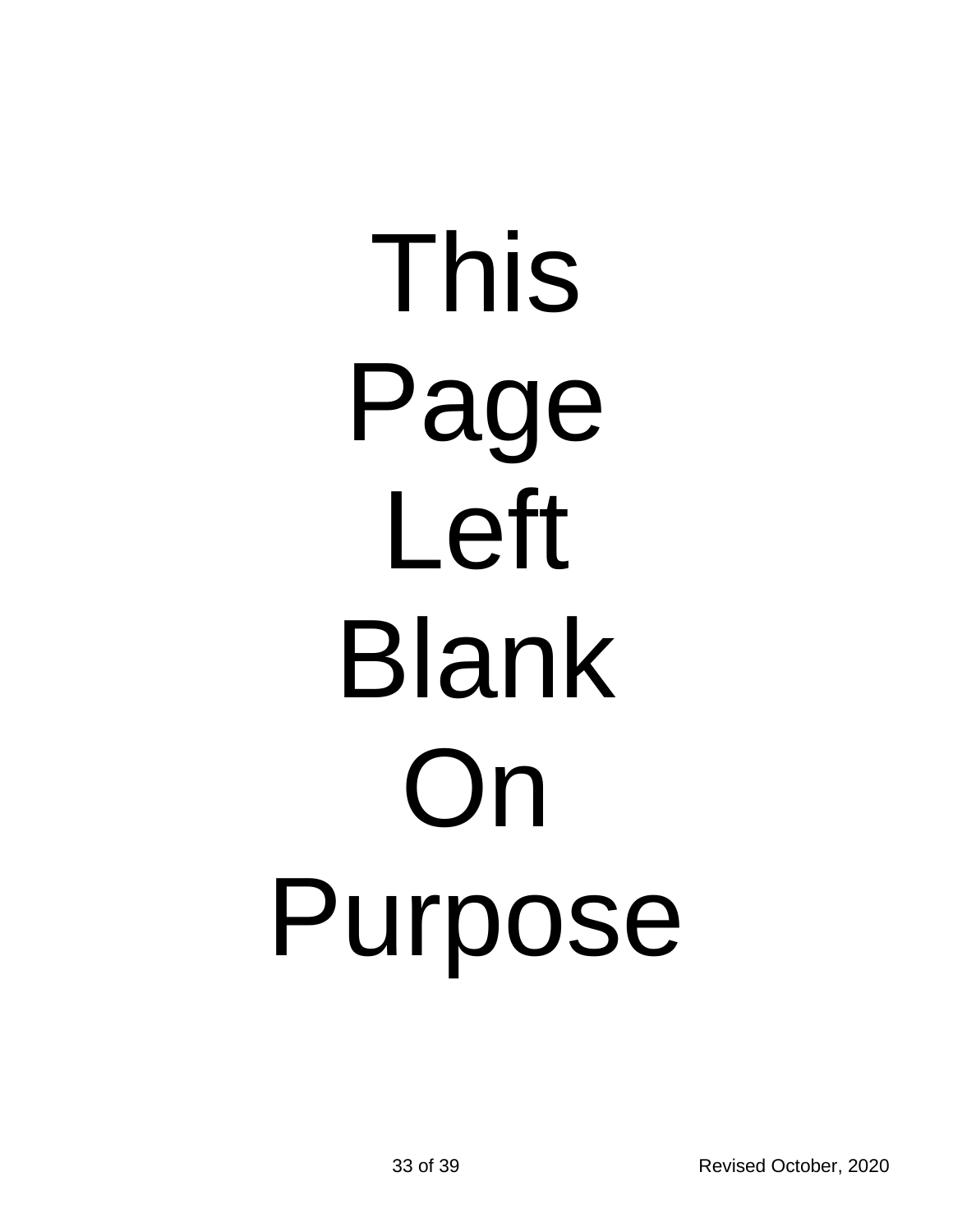**Appendix B Non-Resident Program Request for Broadcast Form (2 pages)**

# **Woodland TV (WTV) Channel 21 P.O. Box 1352 Woodland, CA 95776 Telephone: 530-669-1550 www.woodlandtv.org**

| <b>Request for Individual Program: YES / NO</b>         |
|---------------------------------------------------------|
| Request for Series Program: YES / NO                    |
|                                                         |
|                                                         |
|                                                         |
|                                                         |
| What is the basis for your sponsorship of this program? |
|                                                         |
|                                                         |
|                                                         |
|                                                         |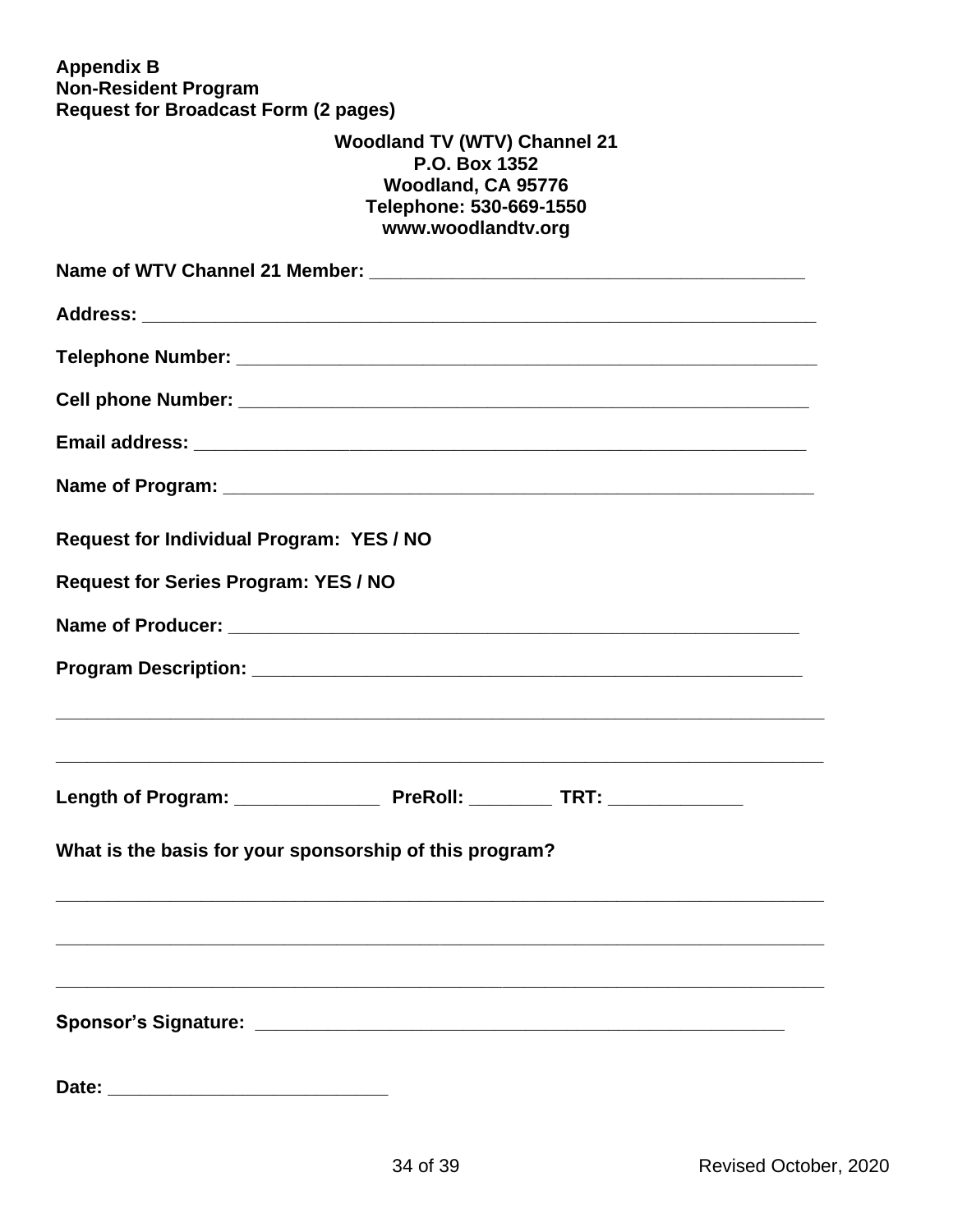*If the producer/endorser sponsor is a minor, a parent or legal guardian's signature is required.*

**Signed Compliance Form Attached**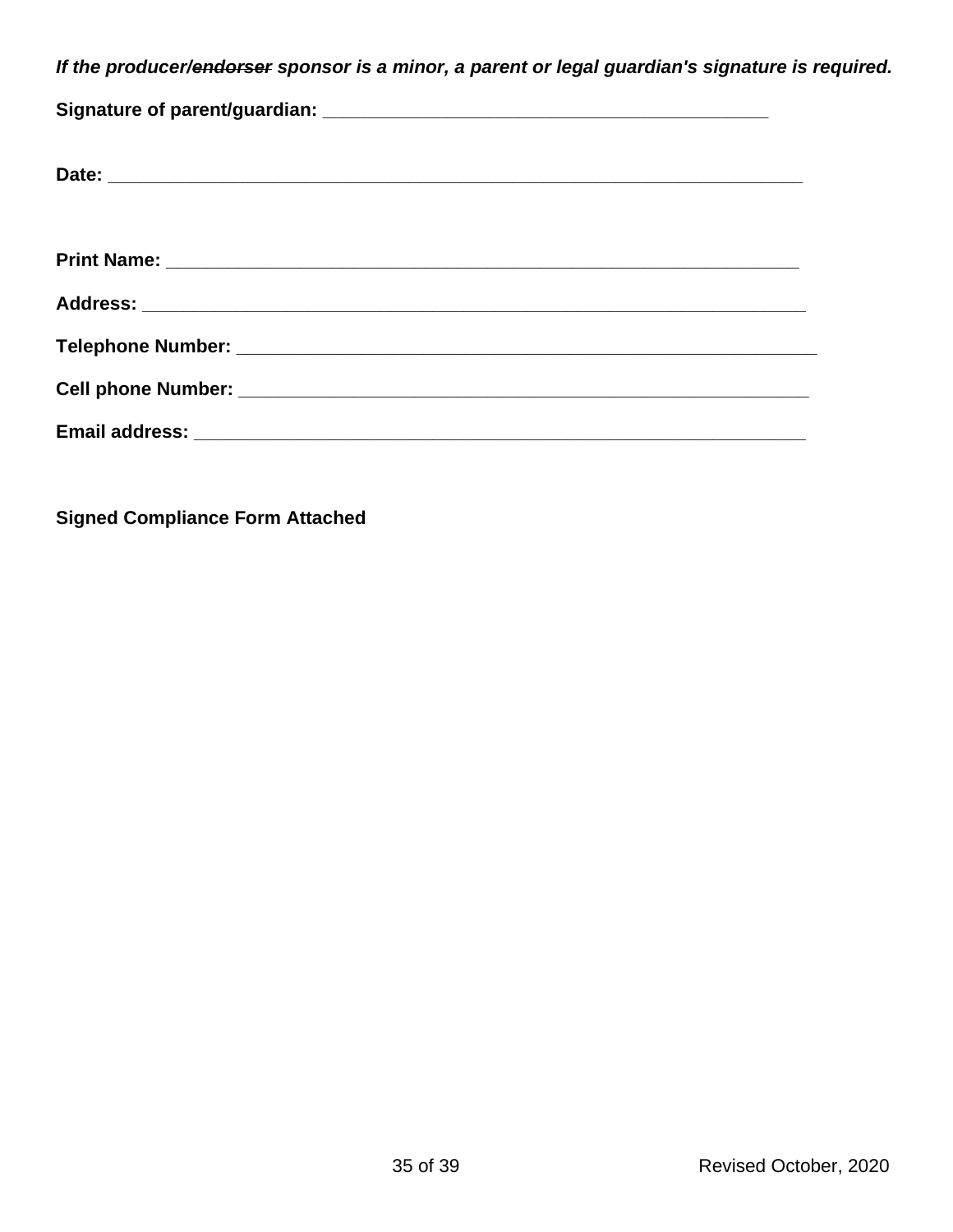#### **Appendix C Obscene or Potentially Objectionable Content**

#### **Woodland TV (WTV) Channel 21 P.O. Box 1352 Woodland, CA 95776 Telephone: 530-669-1550 www.woodlandtv.org**

**1.** Material is "obscene" or "potentially objectionable" if, considered as a whole, to the average person:

(a) When applying the contemporary standards of the county within which the obscenity offense was committed, its predominant appeal is to the prurient interest in sex, that is, an interest in lewdness or lascivious thoughts;

- (b) It depicts or describes sexual conduct in a manner as explicit as to be patently offensive;
- (c) It lacks serious literary, artistic, political or scientific value;
- (d) It contains excessive profane language;
- (e) It contains nudity or sexual activity;
- (f) It contains extreme physical violence, degradation or bullying
- (g) It contains a graphic depiction of medical procedures.

**2**. "Predominant appeal" shall be judged with reference to ordinary adults unless it appears from the character of the material or the circumstances of its dissemination to be designed for children or other especially susceptible audience.

**3.** "Child" means a person under the age of 18.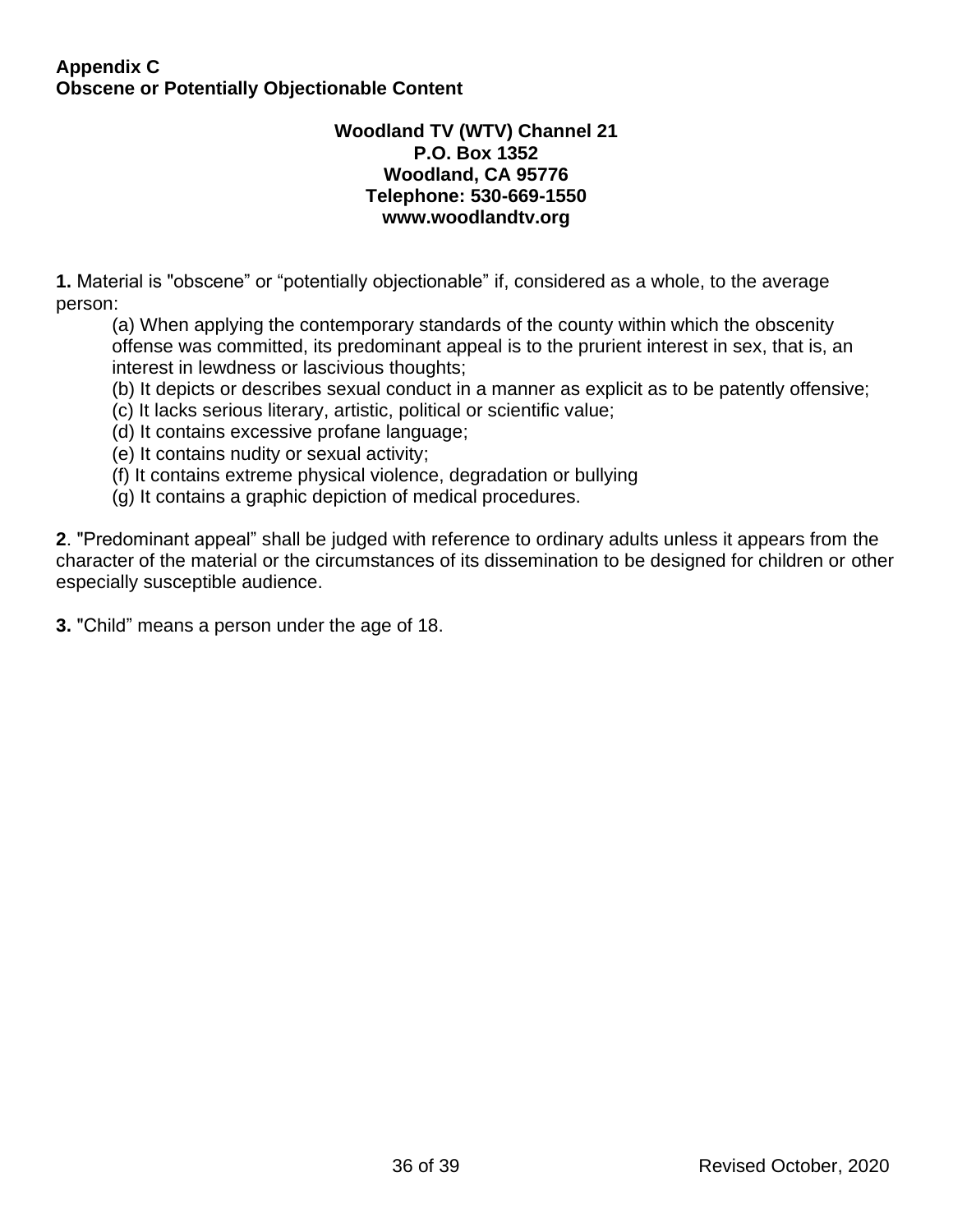# This Page Left Blank On Purpose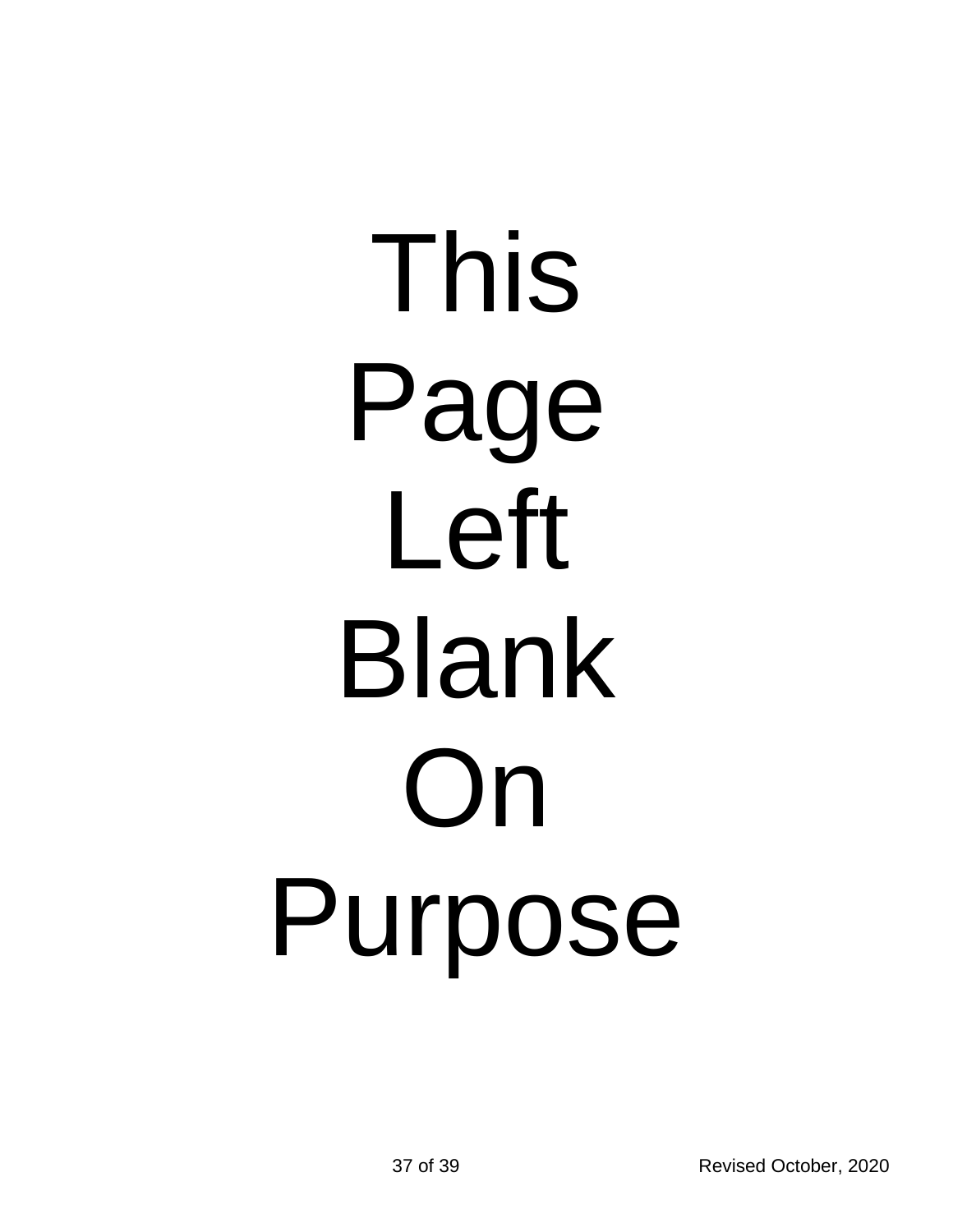**Appendix D Equipment Usage and Check-out Agreement (2 pages)**

#### **Woodland TV (WTV) Channel 21 P.O. Box 1352 Woodland, CA 95776 Telephone: 530-669-1550 www.woodlandtv.org**

| Equipment the member has been approved to check out/use:                                                              |
|-----------------------------------------------------------------------------------------------------------------------|
| <u> 1989 - Johann Harry Harry Harry Harry Harry Harry Harry Harry Harry Harry Harry Harry Harry Harry Harry Harry</u> |
|                                                                                                                       |
|                                                                                                                       |
|                                                                                                                       |
| Review of Equipment with staff: YES / NO                                                                              |
|                                                                                                                       |
|                                                                                                                       |
|                                                                                                                       |
|                                                                                                                       |